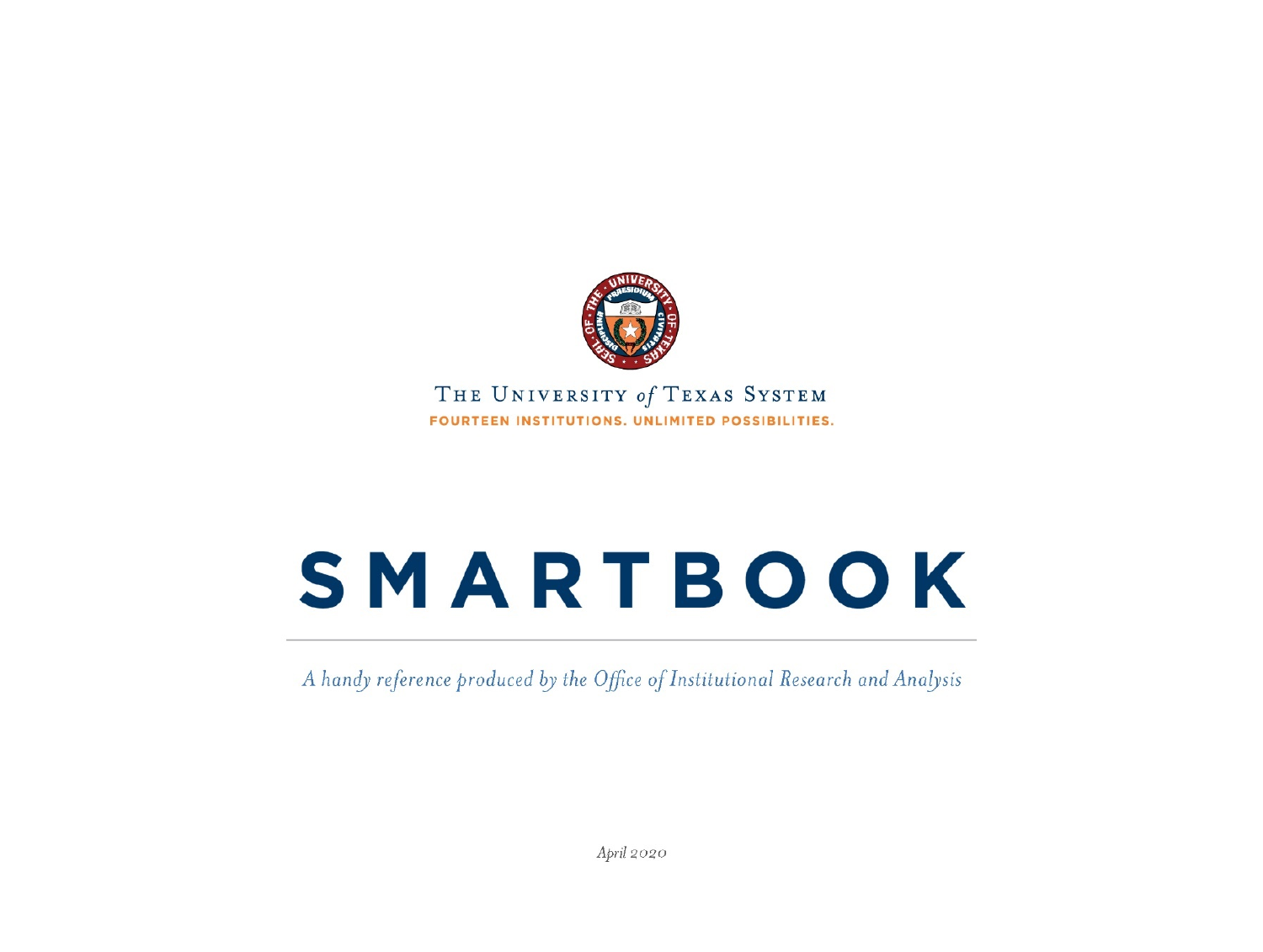#### CONTENTS

| FACULTY / EMPLOYEES  17            |  |
|------------------------------------|--|
| RESEARCH / TECHNOLOGY TRANSFER  21 |  |
|                                    |  |
| DATA SOURCES / ABBREVIATIONS 31    |  |

- UT Brownsville and UT Pan American campuses closed at the end of AY 2014-15. UT Rio Grande Valley began enrolling students in fall 2015.
- UT Health Science Center at Tyler (UT Health Northeast) did not enroll students until fall 2012.
- UT Austin Dell Medical School and UT Rio Grande Valley School of Medicine began enrolling students in fall 2016.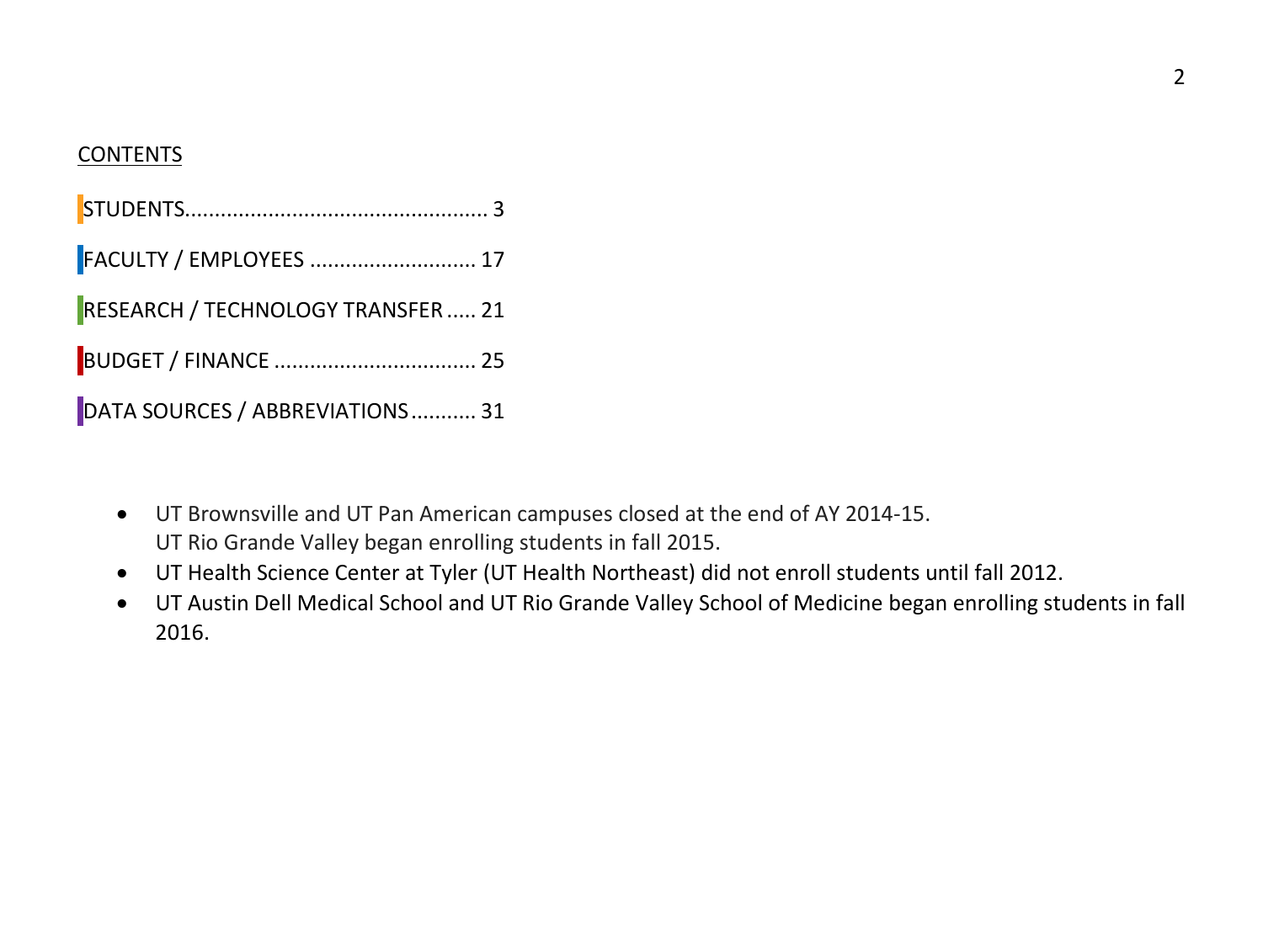#### <span id="page-2-0"></span>**STUDENTS**

#### Contents

| Post-Graduation Earnings for Baccalaureate Graduates 14  |  |
|----------------------------------------------------------|--|
| Post-Graduation Earnings for Medical School Graduates 15 |  |
|                                                          |  |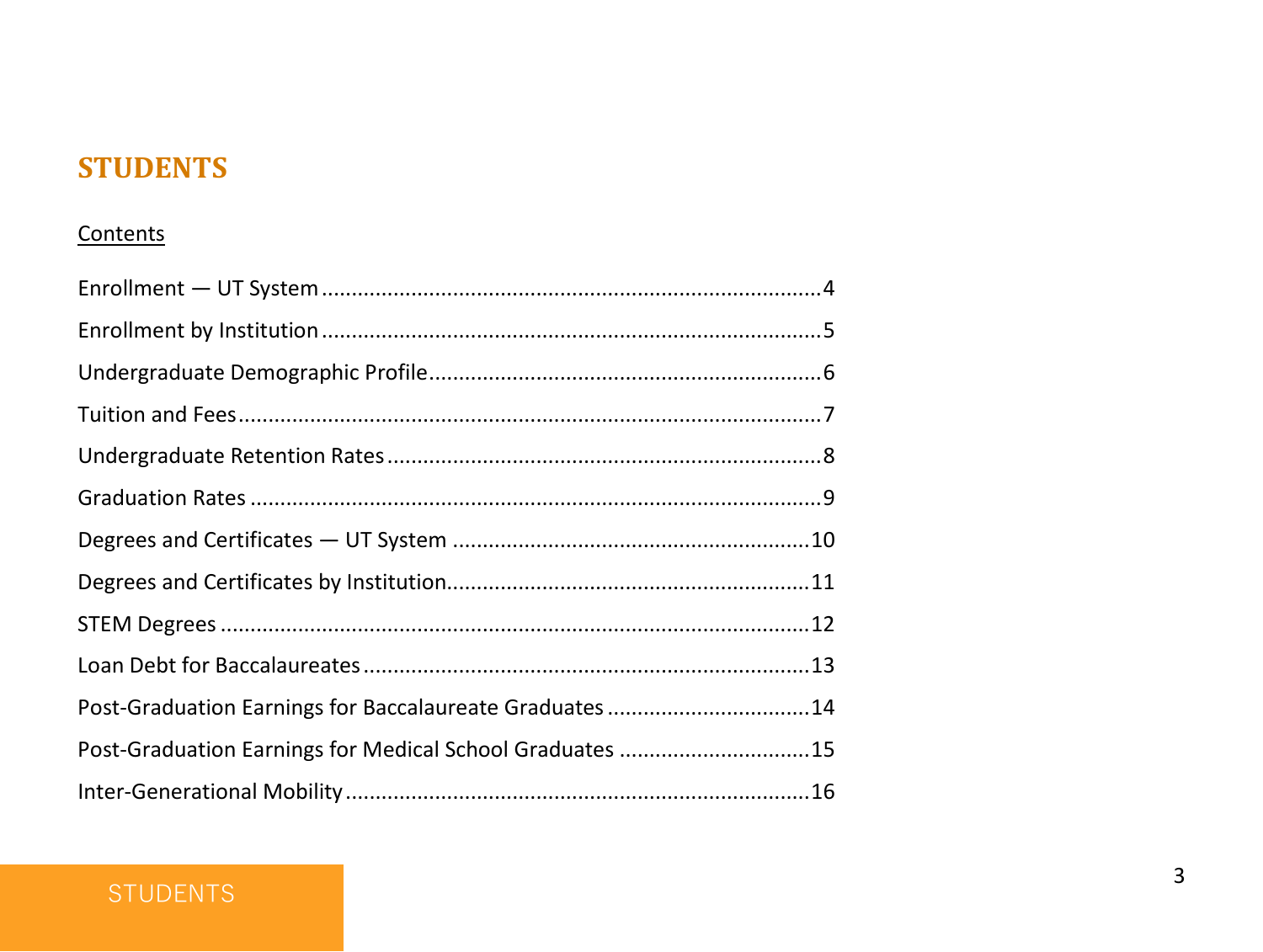#### <span id="page-3-0"></span>**STUDENTS**

#### **Enrollment — UT System**

*Fall 2019* 

| Total                            | 239,312 |
|----------------------------------|---------|
| Academic                         | 224,555 |
| Health                           | 14,757  |
| Undergraduate/Post-Baccalaureate | 181,817 |
| Graduate/Professional            | 57,495  |

Enrollment has increased 10% since fall 2014, driven by an 11% increase at the undergraduate level.

55% of all UT System students are female.

49% of all UT System students—and 55% of undergraduates—are Hispanic or African American.

#### **White** 33% Asian 3% Hispanic<br>40% African American 13% Not a citizen (proxy for International) 9% **Other** 1% Texas Population Ages 18-24 by Ethnicity

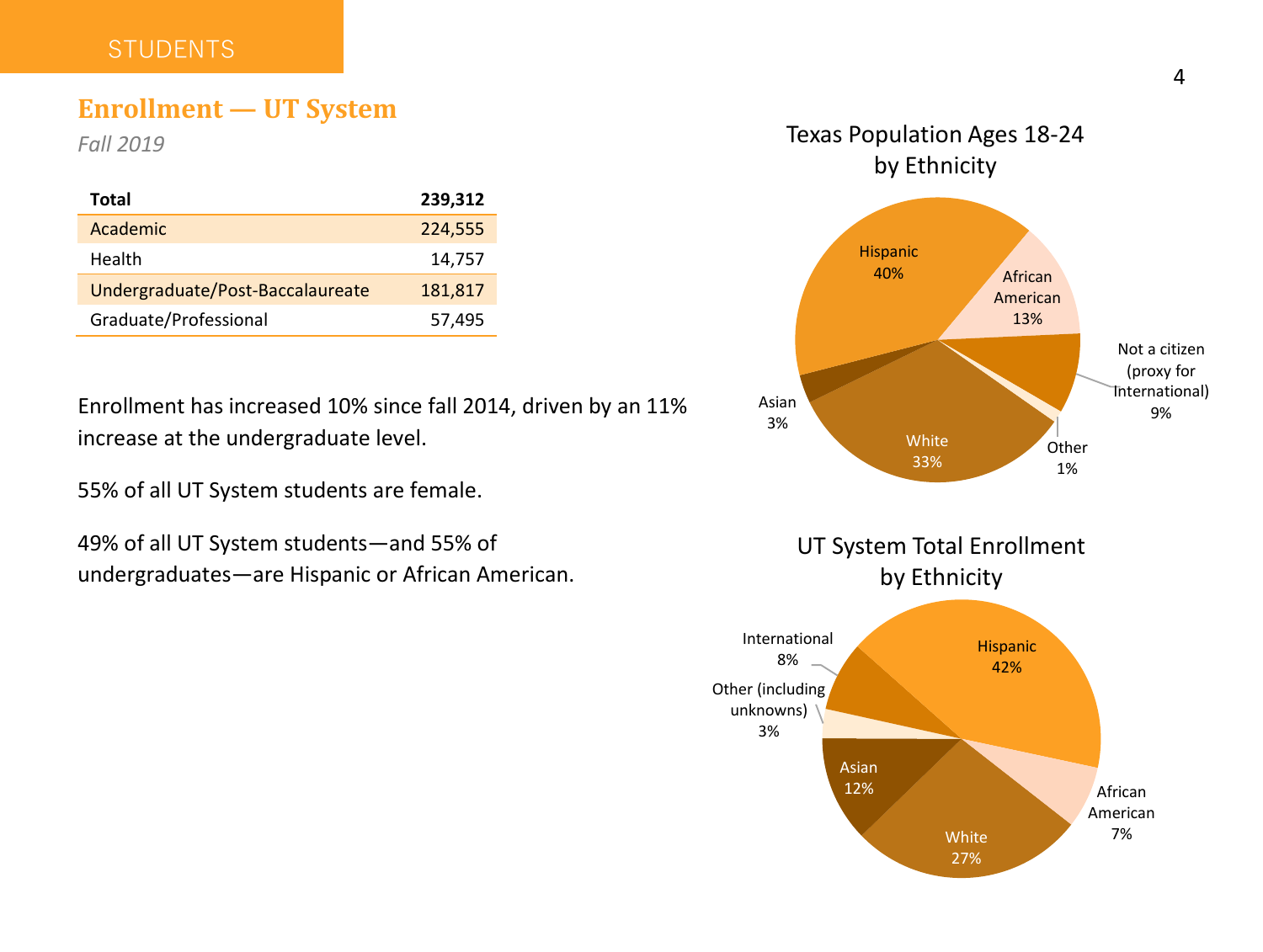### <span id="page-4-0"></span>**Enrollment by Institution**

*Fall 2019* 

|                 | Undergraduate | Post-Bacc    | Master's | Doctoral    | Professional | Total   | 5-Yr Change |
|-----------------|---------------|--------------|----------|-------------|--------------|---------|-------------|
| <b>UTA</b>      | 28,627        | 2,025        | 10,950   | 1,261       | $\mathbf{0}$ | 42,863  | 22.9%       |
| UT AUS          | 40,163        | 0            | 5,007    | 4,178       | 1,742        | 51,090  | $-0.4%$     |
| <b>UTD</b>      | 20,771        | 440          | 6,791    | 1,486       | 55           | 29,543  | 27.9%       |
| <b>UTEP</b>     | 21,427        | 52           | 2,622    | 786         | 257          | 25,144  | 9.1%        |
| <b>UTPB</b>     | 4,347         | 232          | 704      | $\mathbf 0$ | 0            | 5,283   | $-5.0%$     |
| <b>UTRGV</b>    | 24,965        | 355          | 3,263    | 326         | 204          | 29,113  |             |
| <b>UTSA</b>     | 27,727        | 457          | 3,300    | 905         | $\mathbf{0}$ | 32,389  | 13.1%       |
| UTT             | 6,987         | 115          | 1,907    | 120         | $\mathbf{1}$ | 9,130   | 13.6%       |
| <b>Academic</b> | 175,014       | 3,676        | 34,544   | 9,062       | 2,259        | 224,555 | 10.3%       |
| <b>UTSWMC</b>   | 0             | 35           | 787      | 450         | 1,027        | 2,299   | $-0.5%$     |
| <b>UTMB</b>     | 699           | 87           | 987      | 387         | 1,154        | 3,314   | 3.2%        |
| <b>UTHSCH</b>   | 671           | 477          | 1,658    | 1,040       | 1,471        | 5,317   | 16.7%       |
| <b>UTHSCSA</b>  | 806           | $\mathbf{0}$ | 615      | 443         | 1,519        | 3,383   | 7.5%        |
| <b>UTMDA</b>    | 351           | 0            | 25       | $\mathbf 0$ | 0            | 376     | 24.1%       |
| <b>UTHSCT</b>   | $\mathbf 0$   | $\mathbf{1}$ | 67       | $\mathbf 0$ | $\mathbf{0}$ | 68      | 257.9%      |
| Health          | 2,527         | 600          | 4,139    | 2,320       | 5,171        | 14,757  | 8.9%        |
| <b>Total</b>    | 177,541       | 4,276        | 38,683   | 11,382      | 7,430        | 239,312 | 10.2%       |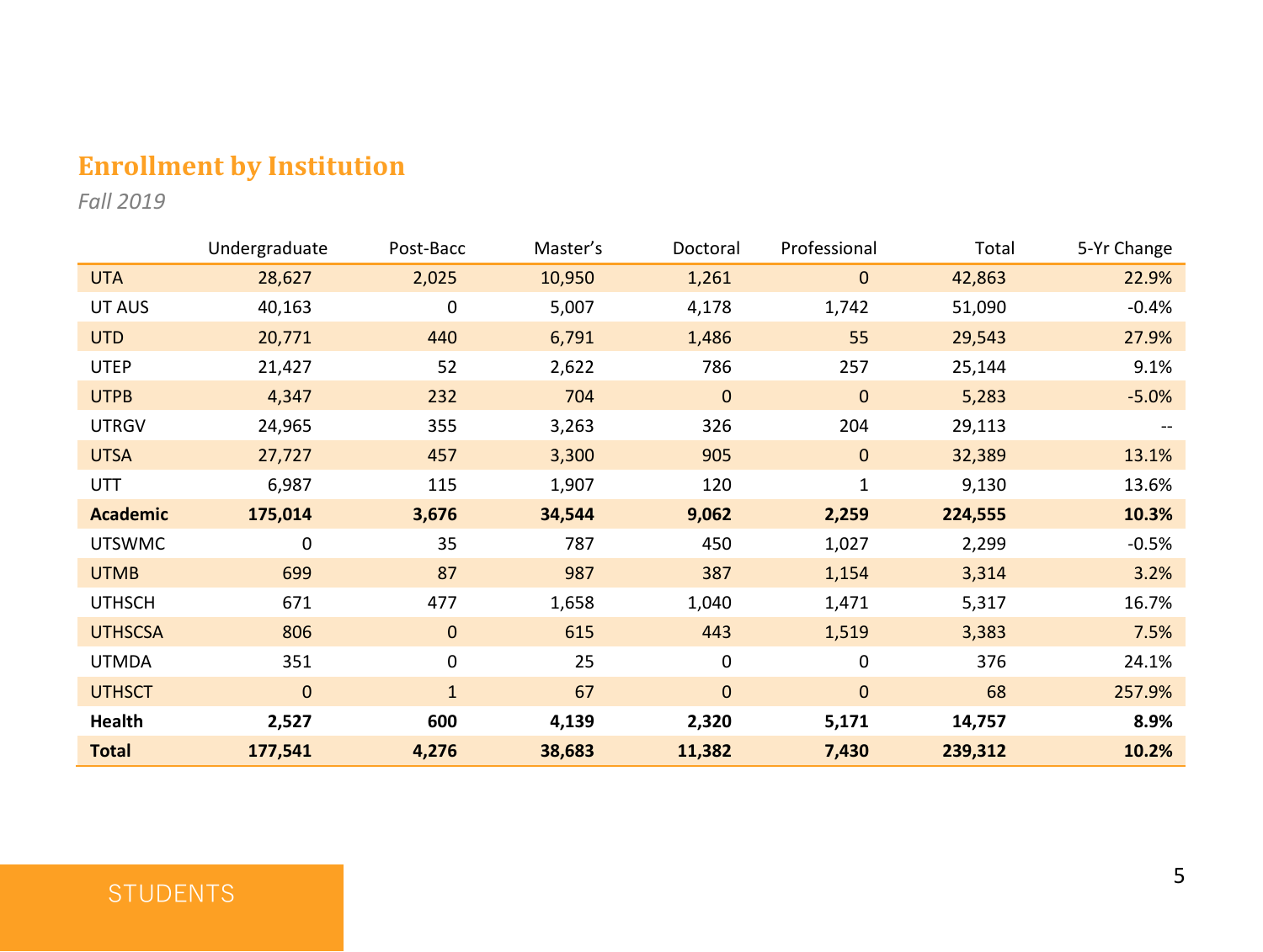#### <span id="page-5-0"></span>**Undergraduate Demographic Profile**

*Fall 2019, Post-Baccalaureates are not included*

|              |                                          | Of All Undergraduates |             |                                   |                                 |  |  |  |
|--------------|------------------------------------------|-----------------------|-------------|-----------------------------------|---------------------------------|--|--|--|
|              | Of All Students<br>Enrolled, % Undergrad | % Female              | % Age 18-24 | % Hispanic or African<br>American | % Receiving Pell<br>(Fall 2018) |  |  |  |
| <b>UTA</b>   | 66.8%                                    | 57.1%                 | 68.1%       | 48.7%                             | 41.1%                           |  |  |  |
| UT AUS       | 78.6%                                    | 54.5%                 | 96.3%       | 30.5%                             | 23.1%                           |  |  |  |
| <b>UTD</b>   | 70.3%                                    | 43.1%                 | 86.9%       | 24.6%                             | 31.5%                           |  |  |  |
| <b>UTEP</b>  | 85.2%                                    | 53.9%                 | 77.3%       | 87.6%                             | 56.5%                           |  |  |  |
| <b>UTPB</b>  | 82.3%                                    | 58.0%                 | 51.5%       | 57.8%                             | 31.2%                           |  |  |  |
| <b>UTRGV</b> | 85.8%                                    | 57.3%                 | 81.6%       | 92.4%                             | 62.6%                           |  |  |  |
| <b>UTSA</b>  | 85.6%                                    | 50.5%                 | 84.3%       | 68.2%                             | 44.7%                           |  |  |  |
| <b>UTT</b>   | 76.5%                                    | 57.1%                 | 69.0%       | 32.3%                             | 33.5%                           |  |  |  |

- Note: % Receiving Pell reflects whether fall 2018 enrollees received a Pell grant at any time during the 2019 academic year.
- Undergraduates account for 78% of students at academic institutions. 55% of those undergraduates are Hispanic and African American.
- Undergraduates account for 17% of students at health institutions.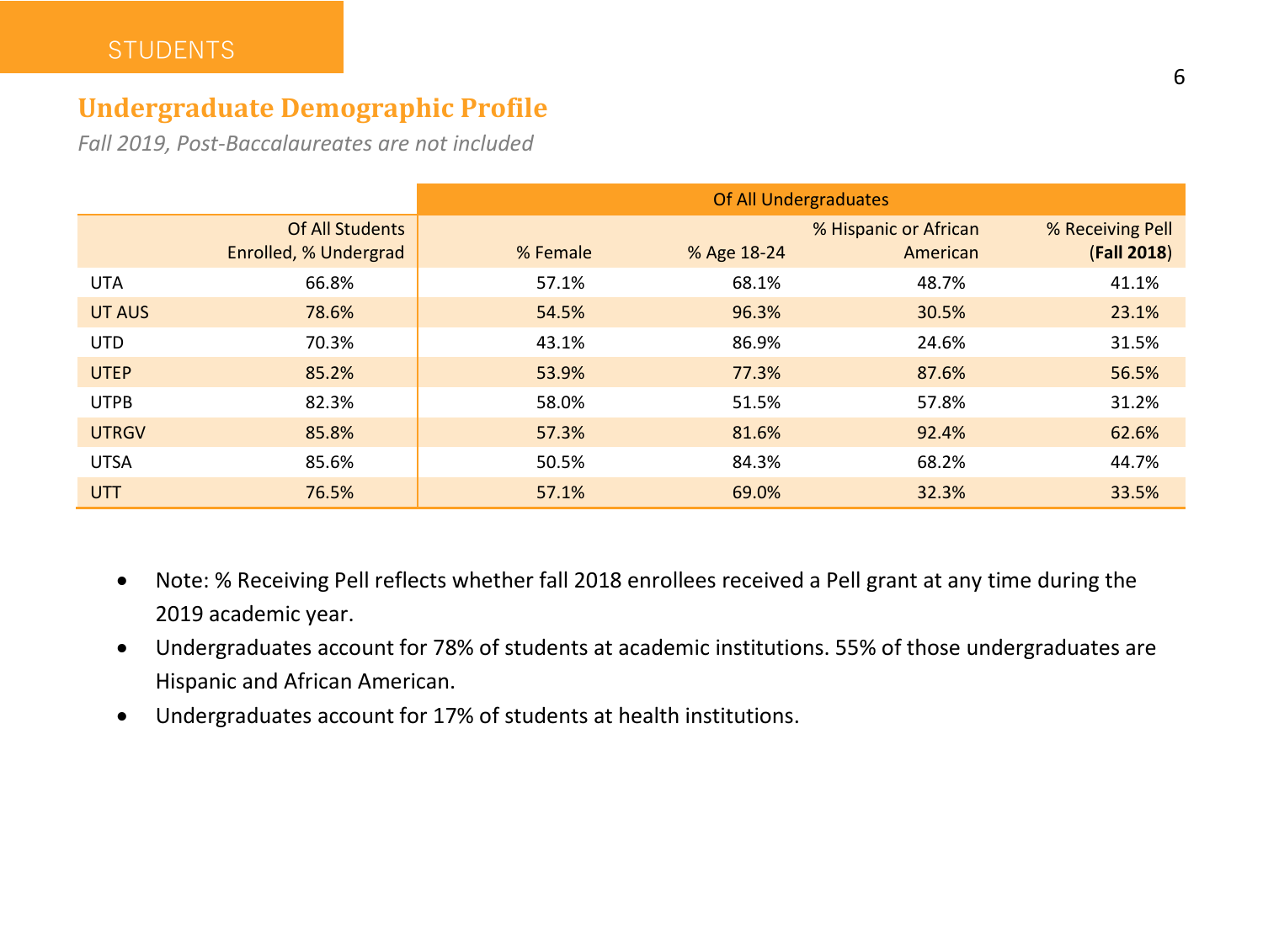#### <span id="page-6-0"></span>**Tuition & Fees (Full-Time Resident Undergraduates)**

*AY 2018-19* 

|              |                                |                              |                              | Students Receiving Need-Based Grant & Scholarship Aid* |                           |  |  |
|--------------|--------------------------------|------------------------------|------------------------------|--------------------------------------------------------|---------------------------|--|--|
|              | Average Total<br>Academic Cost | Average %<br><b>Discount</b> | Average Net<br>Academic Cost | % Receiving                                            | <b>Average % Discount</b> |  |  |
| UTA          | \$10,496                       | 38.5%                        | \$6,460                      | 51.4%                                                  | 74.8%                     |  |  |
| UT AUS       | \$10,610                       | 28.9%                        | \$7,548                      | 31.7%                                                  | 91.0%                     |  |  |
| <b>UTD</b>   | \$13,488                       | 33.0%                        | \$9,042                      | 45.8%                                                  | 72.0%                     |  |  |
| <b>UTEP</b>  | \$8,598                        | 66.2%                        | \$2,907                      | 70.1%                                                  | 94.4%                     |  |  |
| <b>UTPB</b>  | \$7,802                        | 31.8%                        | \$5,324                      | 31.8%                                                  | 100.0%                    |  |  |
| <b>UTRGV</b> | \$7,436                        | 89.4%                        | \$787                        | 89.4%                                                  | 100.0%                    |  |  |
| <b>UTSA</b>  | \$9,882                        | 45.7%                        | \$5,365                      | 59.3%                                                  | 77.0%                     |  |  |
| <b>UTT</b>   | \$7,822                        | 61.1%                        | \$3,044                      | 64.6%                                                  | 94.6%                     |  |  |
| Average      | \$10,064                       | 43.6%                        | \$5,676                      | 53.3%                                                  | 85.2%                     |  |  |

**Average Total Academic Cost** represents the sum of all statutory, designated (including differential tuition), and boardauthorized tuition, along with mandatory fees (including college and course fees). It is derived from actual fee bills for resident undergraduate students enrolled in 15 semester credit hours in the fall and spring semesters.

**Average Net Academic Cost** for all full-time students is derived by subtracting the total need-based grant aid from the total academic costs of all students and then dividing by the total number of students.

\*As an example: Of all full-time resident undergraduates at UT Arlington, 51.4% received at least one dollar in need-based grant and scholarship aid. On average, this aid covered 74.8% of total academic costs for this subgroup.

#### **STUDENTS**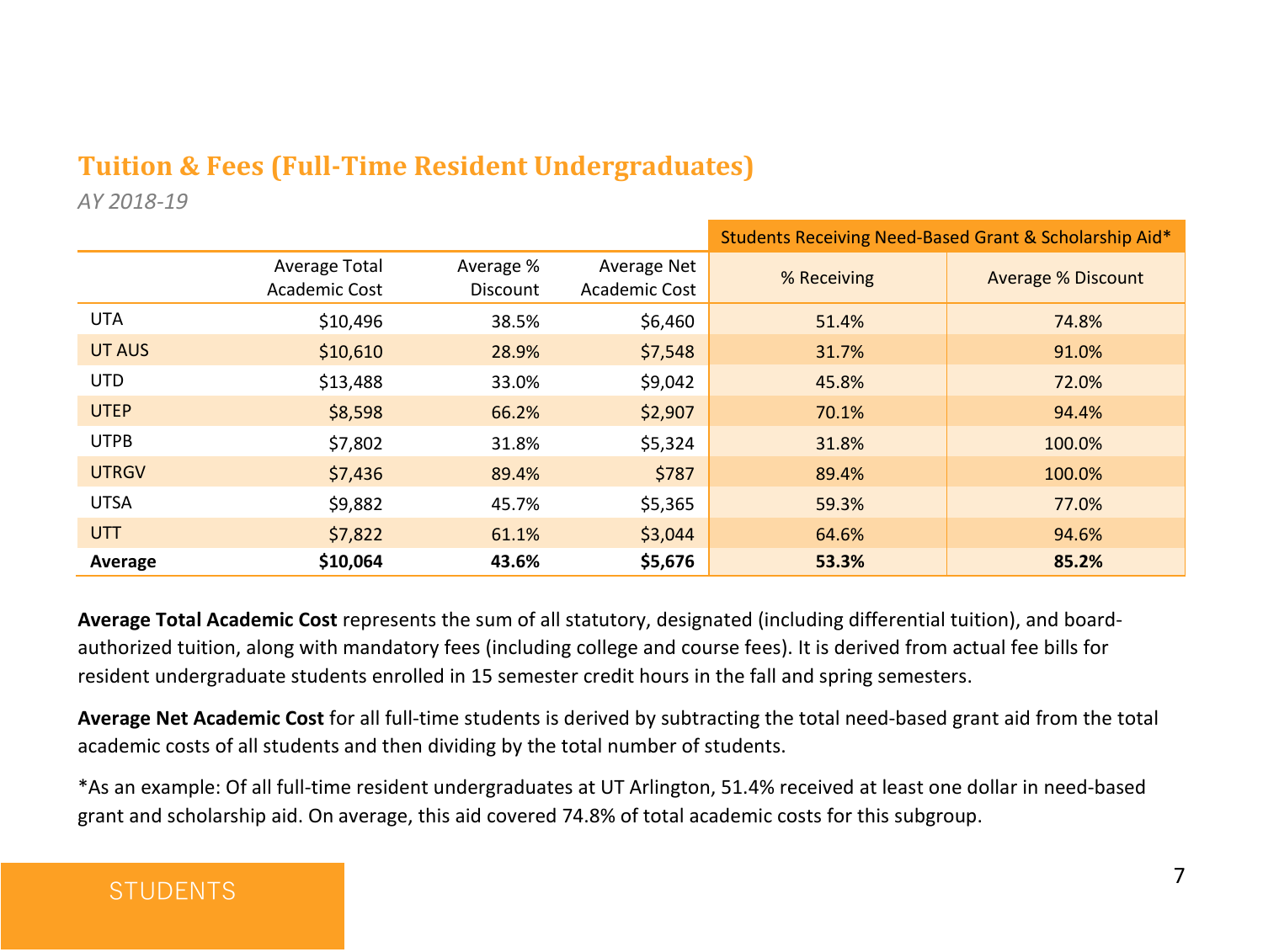#### <span id="page-7-0"></span>**Undergraduate Retention Rates**

*Fall 2018 and Fall 2017, Post-Baccalaureates are not included*

|              | 1-Year Retention<br>(2018 Fall Cohort) | 5-Yr Change | 2-Year Retention<br>(2017 Fall Cohort) | 5-Yr Change |
|--------------|----------------------------------------|-------------|----------------------------------------|-------------|
|              |                                        |             |                                        |             |
| <b>UTA</b>   | 74.5%                                  | 6.5%        | 65.7%                                  | 6.6%        |
| UT AUS       | 93.5%                                  | 0.5%        | 90.6%                                  | 3.7%        |
| <b>UTD</b>   | 86.4%                                  | 0.0%        | 77.8%                                  | $-2.3%$     |
| <b>UTEP</b>  | 75.4%                                  | 7.8%        | 63.6%                                  | 5.0%        |
| <b>UTPB</b>  | 59.0%                                  | $-10.1%$    | 53.0%                                  | 0.9%        |
| <b>UTRGV</b> | 76.0%                                  | $- -$       | 65.1%                                  | $- -$       |
| <b>UTSA</b>  | 73.4%                                  | 10.0%       | 61.2%                                  | 9.3%        |
| UTT          | 70.4%                                  | 9.8%        | 53.2%                                  | $-0.1%$     |

Retention is calculated as the percentage of first-time, degree-seeking undergraduates who are enrolled in at least 12 semester credit hours (SCH) in the fall semester and are still enrolled at the same initial institution one and two academic fall semesters later.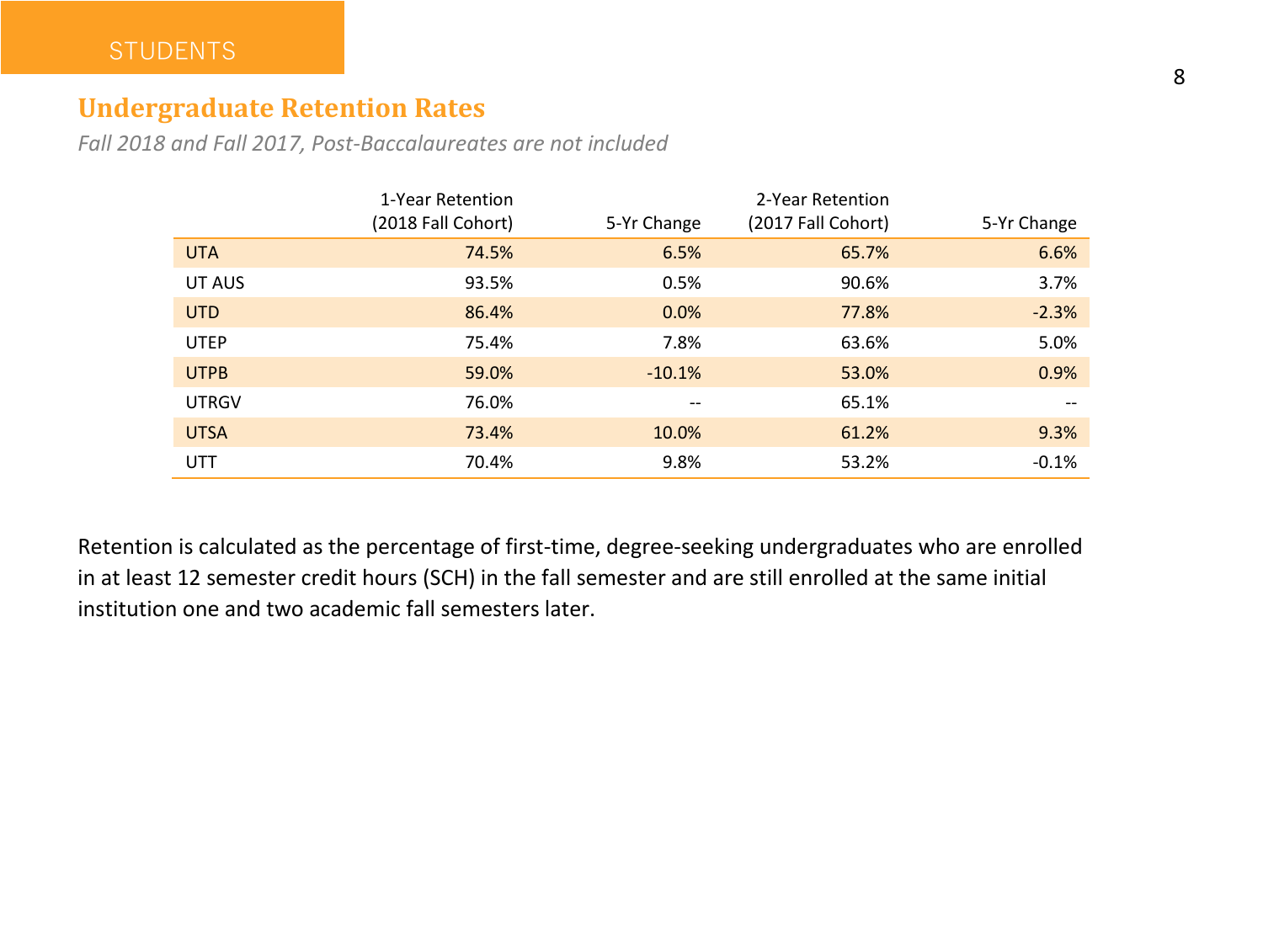|              | 4-Year Same<br>(2015 cohort) | 5-Yr Change       | 6-Year Same<br>or Other<br>(2013 cohort) | 5-Yr Change | 4-Yr Rate for<br>Community<br>College<br><b>Transfers</b> | 5-Yr Change |
|--------------|------------------------------|-------------------|------------------------------------------|-------------|-----------------------------------------------------------|-------------|
| <b>UTA</b>   | 27.9%                        | 7.3%              | 63.2%                                    | 10.5%       | 53.6%                                                     | 3.3%        |
| UT AUS       | 69.4%                        | 15.9%             | 88.8%                                    | 5.2%        | 76.2%                                                     | 5.1%        |
| <b>UTD</b>   | 52.3%                        | 1.8%              | 74.9%                                    | $-1.0%$     | 64.2%                                                     | 2.2%        |
| <b>UTEP</b>  | 17.8%                        | 3.0%              | 41.0%                                    | $-1.2%$     | 48.4%                                                     | $-0.9%$     |
| <b>UTPB</b>  | 26.6%                        | 5.8%              | 46.2%                                    | 1.6%        | 51.0%                                                     | 7.6%        |
| <b>UTRGV</b> | 23.9%                        | $\hspace{0.05cm}$ | $- -$                                    | $- -$       | $- -$                                                     |             |
| <b>UTSA</b>  | 28.6%                        | 16.0%             | 63.7%                                    | 10.3%       | 64.0%                                                     | 10.9%       |
| UTT          | 26.7%                        | 3.6%              | 60.3%                                    | 2.1%        | 63.1%                                                     | 7.2%        |

#### <span id="page-8-0"></span>**Graduation Rates**

Graduation rates are for first-time, full-time, degree-seeking undergraduates who begin in the summer/fall of the enrollment year and graduate within four years from the same institution or six years from the same or other Texas institution. The last two columns refer to four-year graduation rates of students who transferred from a community college. These four-year transfer rates represent the percentage of first-time transfer students entering a UT institution with 30 or more semester credit hours who received an undergraduate degree within four years of enrolling at the same UT institution.

#### **STUDENTS**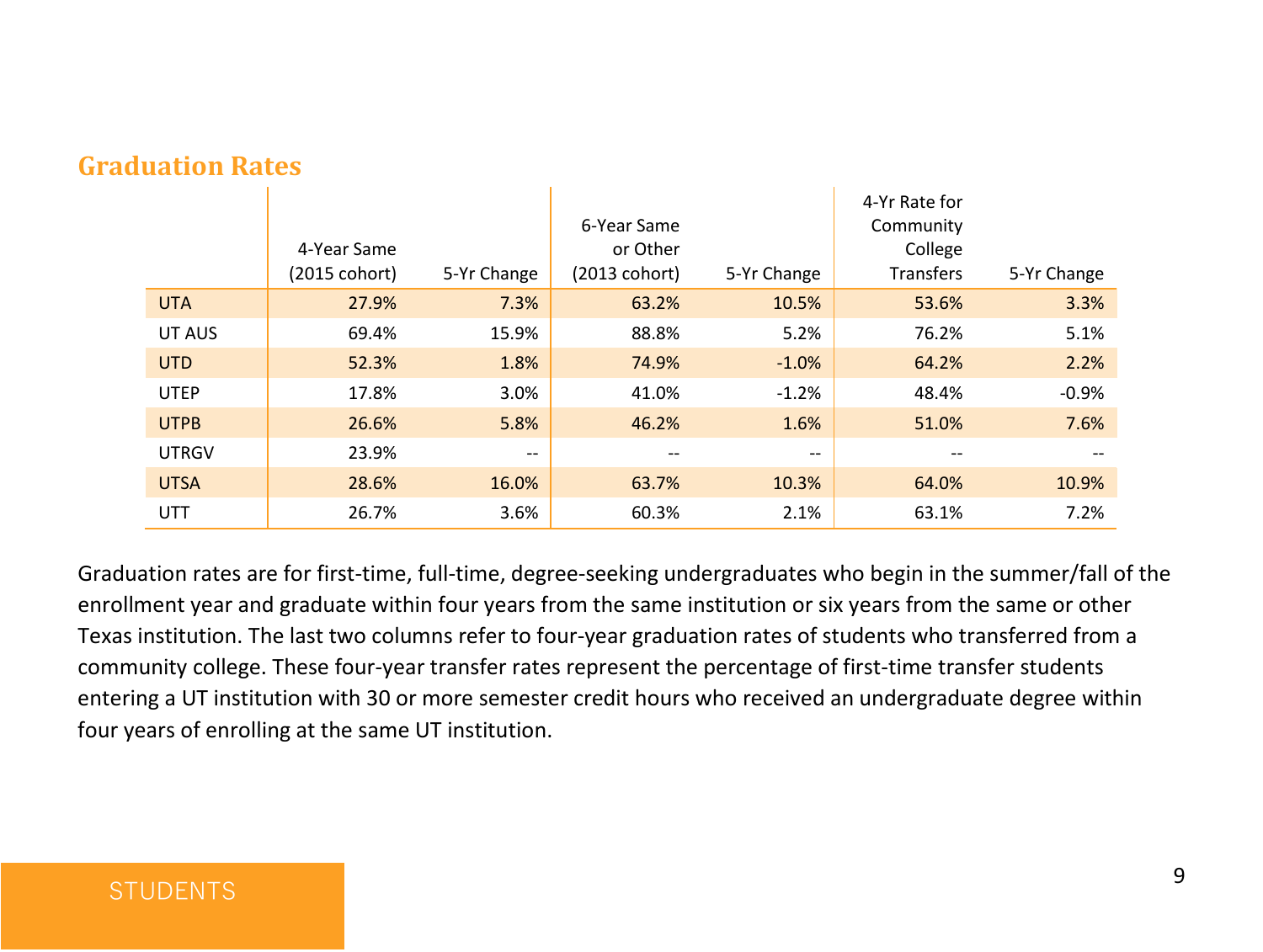#### <span id="page-9-0"></span>**STUDENTS**

#### **Degrees and Certificates — UT System**

*AY 2018-19* 

| Total                 | 64,073 |
|-----------------------|--------|
| Academic              | 58,945 |
| Health                | 5,128  |
| Undergraduate         | 41,671 |
| Graduate/Professional | 22,402 |

Degrees awarded have increased 23% over the past five years. Master's degrees increased by 31%. Baccalaureate degrees awarded increased 22%.

41% of all UT System degrees—and 48% of undergraduate degrees—are awarded to Hispanic and African American students.

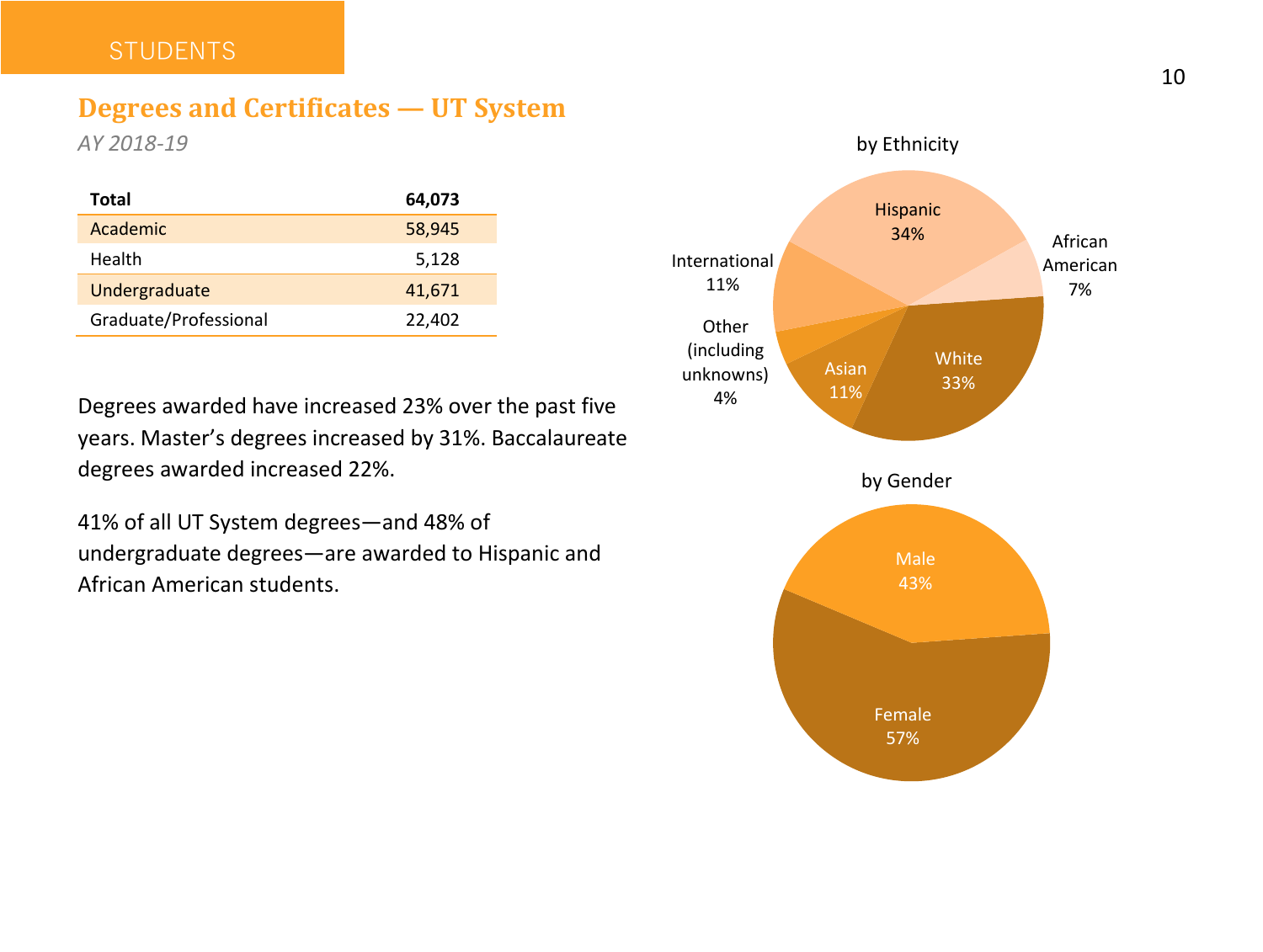#### <span id="page-10-0"></span>**Degrees and Certificates by Institution**

*AY 2018-19*

|                 | Baccalaureate | Master's | Doctoral     | Professional | <b>All Certificates</b> | Total  | 5-Yr Change |
|-----------------|---------------|----------|--------------|--------------|-------------------------|--------|-------------|
| <b>UTA</b>      | 8,866         | 4,614    | 225          | 0            | 362                     | 14,067 | 45.8%       |
| UT AUS          | 10,114        | 2,969    | 855          | 433          | 0                       | 14,371 | 2.8%        |
| <b>UTD</b>      | 4,215         | 3,465    | 216          | 12           | 260                     | 8,168  | 36.5%       |
| <b>UTEP</b>     | 3,708         | 1,220    | 90           | 31           | 30                      | 5,079  | 16.3%       |
| <b>UTPB</b>     | 922           | 453      | $\mathbf{0}$ | $\mathbf 0$  | $\mathbf 0$             | 1,375  | 63.9%       |
| <b>UTRGV</b>    | 4,550         | 1,206    | 32           | 0            | 88                      | 5,876  | N/A         |
| <b>UTSA</b>     | 5,578         | 1,351    | 116          | $\mathbf 0$  | $\mathbf 0$             | 7,045  | 20.7%       |
| UTT             | 1,806         | 1,055    | 31           | 64           | 8                       | 2,964  | 79.9%       |
| <b>Academic</b> | 39.759        | 16.333   | 1.565        | 540          | 748                     | 58.945 | 24.9%       |
| <b>UTSWMC</b>   | 0             | 97       | 75           | 252          | 180                     | 604    | $-7.1%$     |
| <b>UTMB</b>     | 470           | 381      | 65           | 308          | 30                      | 1,254  | 9.7%        |
| <b>UTHSCH</b>   | 497           | 700      | 184          | 338          | 37                      | 1,756  | 17.4%       |
| <b>UTHSCSA</b>  | 361           | 272      | 45           | 347          | 293                     | 1,318  | 5.8%        |
| <b>UTMDA</b>    | 159           | 14       | $\Omega$     | 0            | 0                       | 173    | 21.8%       |
| <b>UTHSCT</b>   | $\mathbf{0}$  | 23       | $\Omega$     | $\mathbf{0}$ | 0                       | 23     | 666.7%      |
| Health          | 1,487         | 1,487    | 369          | 1,245        | 540                     | 5,128  | 9.6%        |
| <b>Total</b>    | 41,246        | 17,820   | 1,934        | 1,785        | 1,288                   | 64,073 | 23.5%       |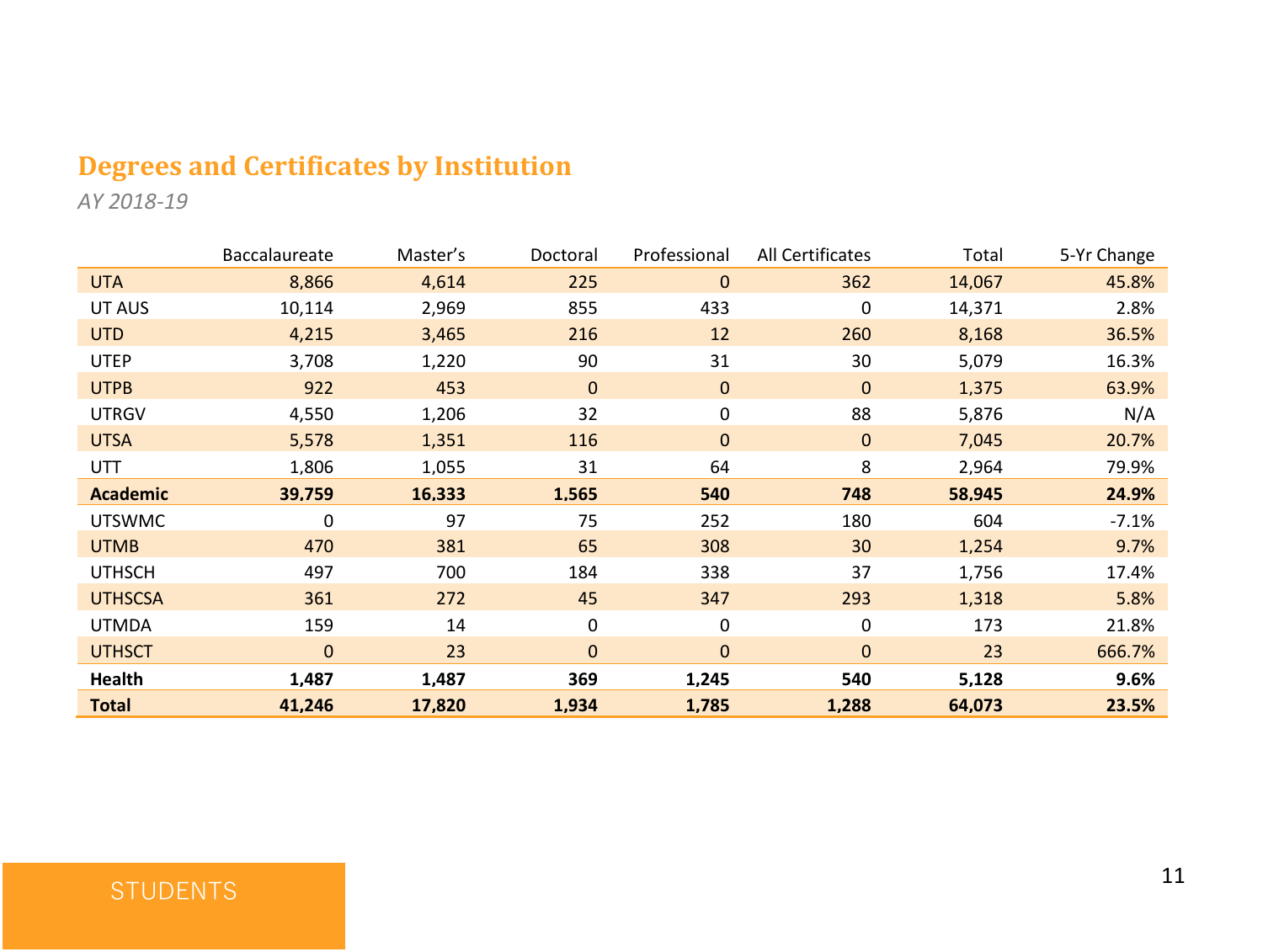#### <span id="page-11-0"></span>**STEM Degrees as a Percent of Total Degrees Awarded**

*UT System Academic Institutions, 2018* 

|                      |                                         | <b>STEM Degrees as a Percent of Total Degrees Awarded</b> |                            |                           |  |  |  |
|----------------------|-----------------------------------------|-----------------------------------------------------------|----------------------------|---------------------------|--|--|--|
|                      | UT System Academic<br># of STEM Degrees | UT System<br>Academic                                     | <b>All Texas</b><br>Public | <b>National</b><br>Public |  |  |  |
| <b>Baccalaureate</b> | 10.211                                  | 27.3%                                                     | 23.2%                      | 24.0%                     |  |  |  |
| Master's             | 4.478                                   | 27.4%                                                     | 23.4%                      | 22.6%                     |  |  |  |
| Doctoral             | 825                                     | 53.5%                                                     | 46.8%                      | 46.5%                     |  |  |  |
| <b>STEM Total</b>    | 15.514                                  | 28.1%                                                     | 23.9%                      | 24.3%                     |  |  |  |

Based on the National Science Foundation STEM classification. Includes chemistry; engineering; mathematics; physics/astronomy; the agricultural, computer, environmental, geo-, and life/biological sciences; and technology/technician-related fields, such as electronic and computer engineering and environmental control technology.

When considering STEM Degrees + Health-Related Degrees, the percentage of total degrees awarded by UT System academic institutions jumps from 28% to 43%. For degrees awarded across all UT System institutions (academic and health), 46% are awarded in STEM + Health fields.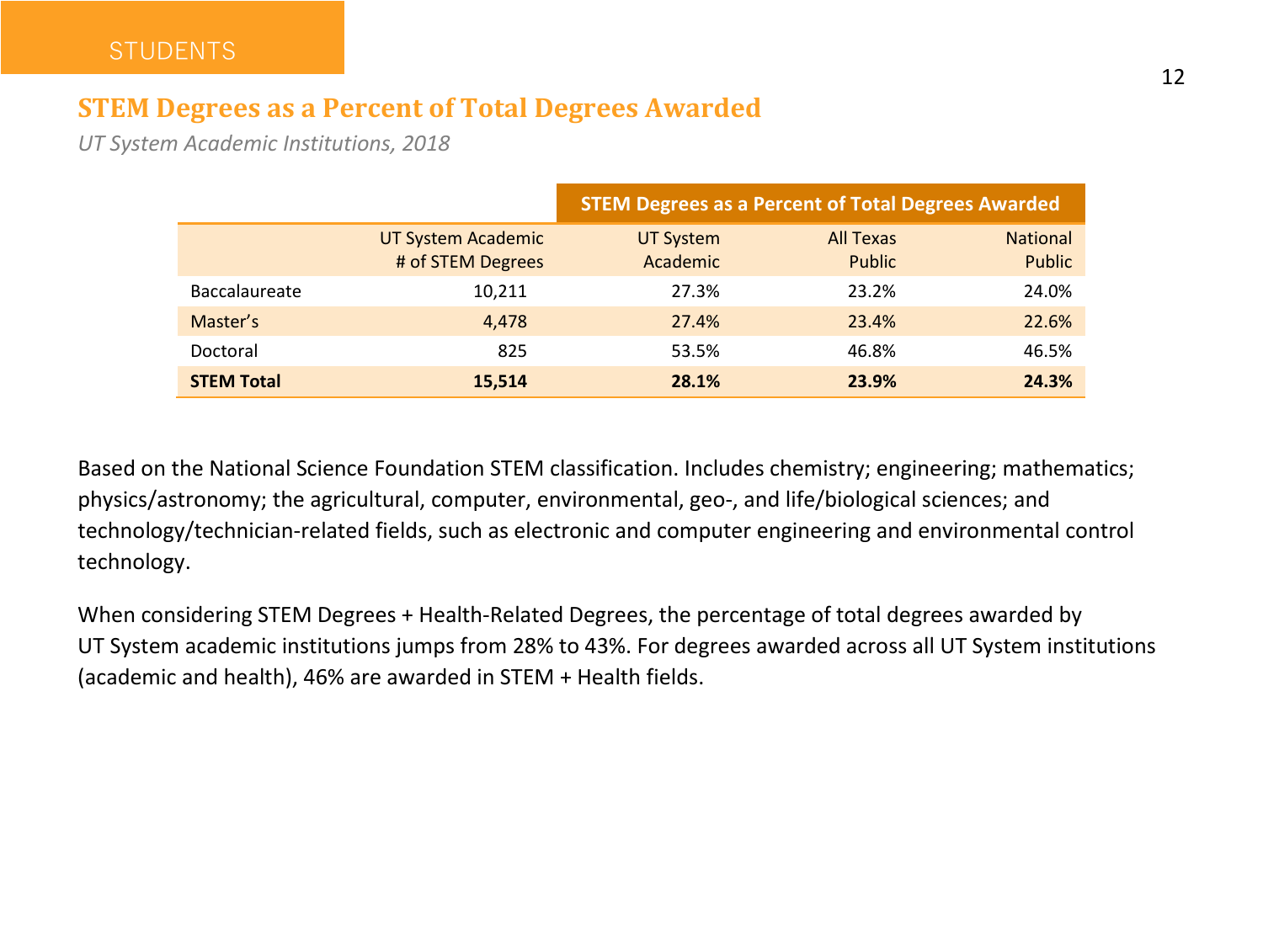#### <span id="page-12-0"></span>**Loan Debt for Baccalaureates in the Most Recent Graduating Cohort**

*Includes ONLY loan debt taken out while attending that UT institution, 2019 Graduating Cohort*

|                 |                                                    |                                            |                                              |                                                        | % of baccalaureates with loan debt, by ethnicity |                 |       |       |
|-----------------|----------------------------------------------------|--------------------------------------------|----------------------------------------------|--------------------------------------------------------|--------------------------------------------------|-----------------|-------|-------|
|                 | # of students<br>receiving<br>bachelor's<br>degree | $%$ of<br>baccalaureates<br>with loan debt | Average loan<br>debt for those<br>with loans | % of female<br><b>baccalaureates</b><br>with loan debt | African<br>American                              | <b>Hispanic</b> | White | Asian |
| <b>UTA</b>      | 8,398                                              | 52%                                        | \$21,257                                     | 52%                                                    | 69%                                              | 54%             | 50%   | 40%   |
| UT AUS          | 9,542                                              | 42%                                        | \$22,957                                     | 44%                                                    | 68%                                              | 60%             | 35%   | 36%   |
| <b>UTD</b>      | 4,197                                              | 45%                                        | \$22,358                                     | 45%                                                    | 76%                                              | 55%             | 45%   | 38%   |
| <b>UTEP</b>     | 3,694                                              | 59%                                        | \$22,084                                     | 61%                                                    | 66%                                              | 65%             | 48%   | 64%   |
| <b>UTPB</b>     | 915                                                | 51%                                        | \$17,556                                     | 55%                                                    | 74%                                              | 51%             | 50%   | 53%   |
| <b>UTRGV</b>    | 4,545                                              | 58%                                        | \$15,346                                     | 59%                                                    | 54%                                              | 61%             | 57%   | 39%   |
| <b>UTSA</b>     | 5,468                                              | 61%                                        | \$22,180                                     | 64%                                                    | 74%                                              | 68%             | 50%   | 44%   |
| <b>UTT</b>      | 1,799                                              | 51%                                        | \$19,409                                     | 54%                                                    | 74%                                              | 49%             | 52%   | 26%   |
| <b>Academic</b> | 38,558                                             | 51%                                        | \$20,985                                     | 53%                                                    | 71%                                              | 61%             | 45%   | 38%   |

Taking out student loans is an investment in that student's future. It is important to view loan debt in context with what the future returns will be on the investment. One way to gauge that ROI is through earnings outcomes from post-graduation employment (highlights on the next two pages).

#### **STUDENTS**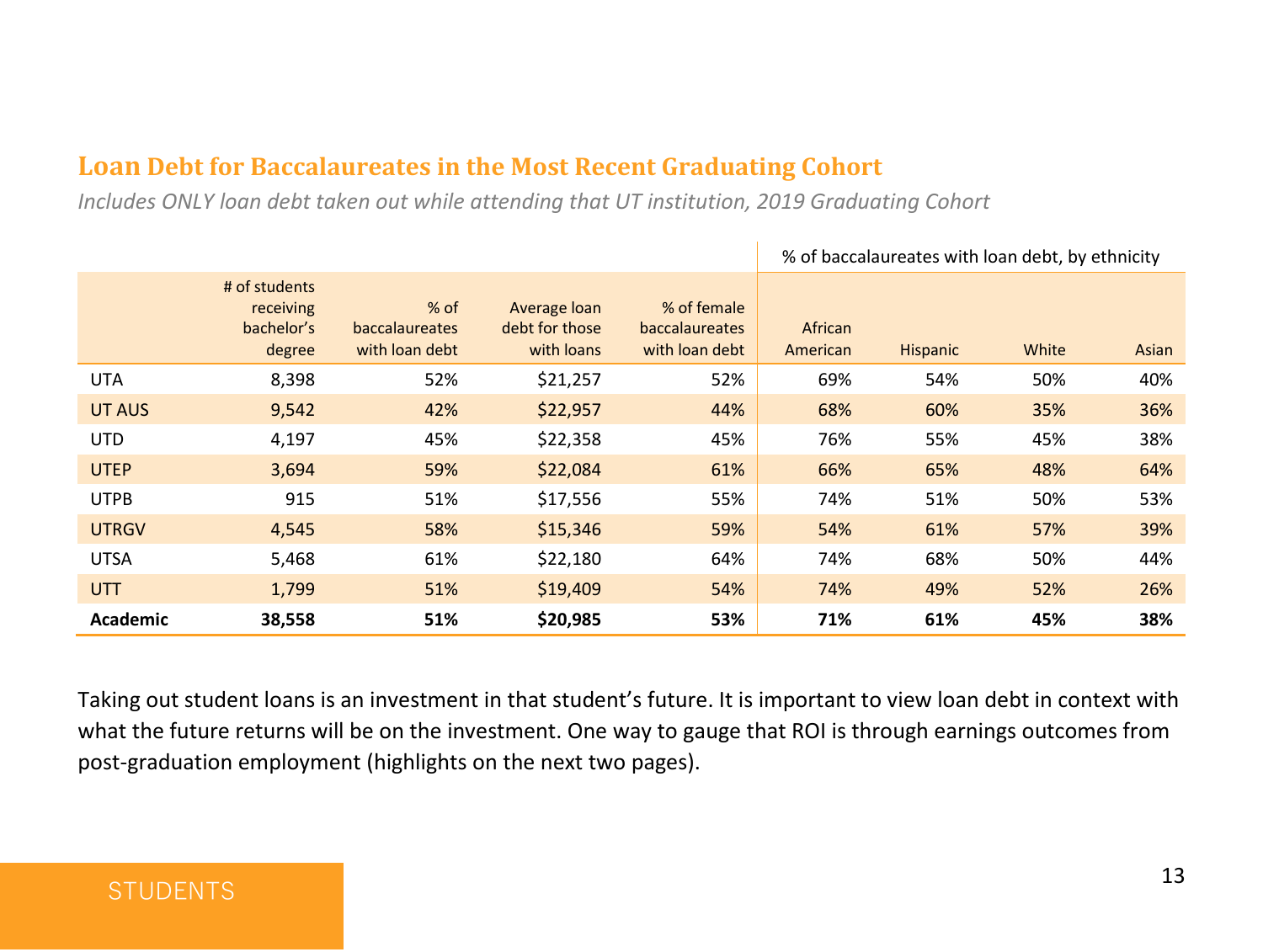#### <span id="page-13-0"></span>**Post-Graduation Earnings for Baccalaureate Graduates Found Working in Texas**

*Students graduating between 2003 and 2017, Inflation-adjusted to 2018*

|                  | $1st$ -Year | 5 <sup>th</sup> -Year | 10 <sup>th</sup> -Year | <b>Median Student</b> | % FTICs with |
|------------------|-------------|-----------------------|------------------------|-----------------------|--------------|
|                  | Median Wage | Median Wage           | Median Wage            | Loan Debt             | Loan Debt    |
| <b>UTA</b>       | \$55,545    | \$59,766              | \$67,426               | \$23,013              | 59.2%        |
| UT AUS           | \$48,000    | \$62,581              | \$78,488               | \$26,145              | 48.4%        |
| <b>UTD</b>       | \$45,784    | \$57,914              | \$71,758               | \$20,325              | 38.2%        |
| <b>UTEP</b>      | \$37,091    | \$49,560              | \$55,011               | \$19,552              | 65.6%        |
| <b>UTPB</b>      | \$48,288    | \$53,267              | \$56,844               | \$16,925              | 46.8%        |
| <b>UTRGV</b>     | \$33,592    | \$49,068              | \$54,299               | \$13,381              | 60.7%        |
| <b>UTSA</b>      | \$38,284    | \$53,410              | \$59,524               | \$28,323              | 65.6%        |
| <b>UTT</b>       | \$45,824    | \$53,962              | \$59,299               | \$22,183              | 53.0%        |
| <b>UTMB</b>      | \$68,825    | \$77,044              | \$86,225               |                       |              |
| <b>UTHSCH</b>    | \$68,820    | \$75,431              | \$81,914               |                       |              |
| <b>UTHSCSA</b>   | \$57,493    | \$67,078              | \$73,144               |                       |              |
| <b>UTMDA</b>     | \$56,473    | \$71,003              | \$84,027               |                       |              |
| <b>UT System</b> | \$47,475    | \$55,297              | \$62,985               |                       |              |

Earnings data reflect data for those employed full-time, full-year in the state of Texas. For baccalaureate graduates, the median debt is estimated for those who initially enrolled at the institution as first-time-in-college (FTIC) students. For UTRGV, 1<sup>st</sup>-Year is based on the 2016 graduating cohort; 5<sup>th</sup>-Year and 10<sup>th</sup>-Year are based on five graduating cohorts from the combination of UTB and UTPA. Student loan debt for health-related institutions is not included because of the limited number of first-time-in-college students at these institutions. UTSWMC and UTHSCT do not offer baccalaureate degrees.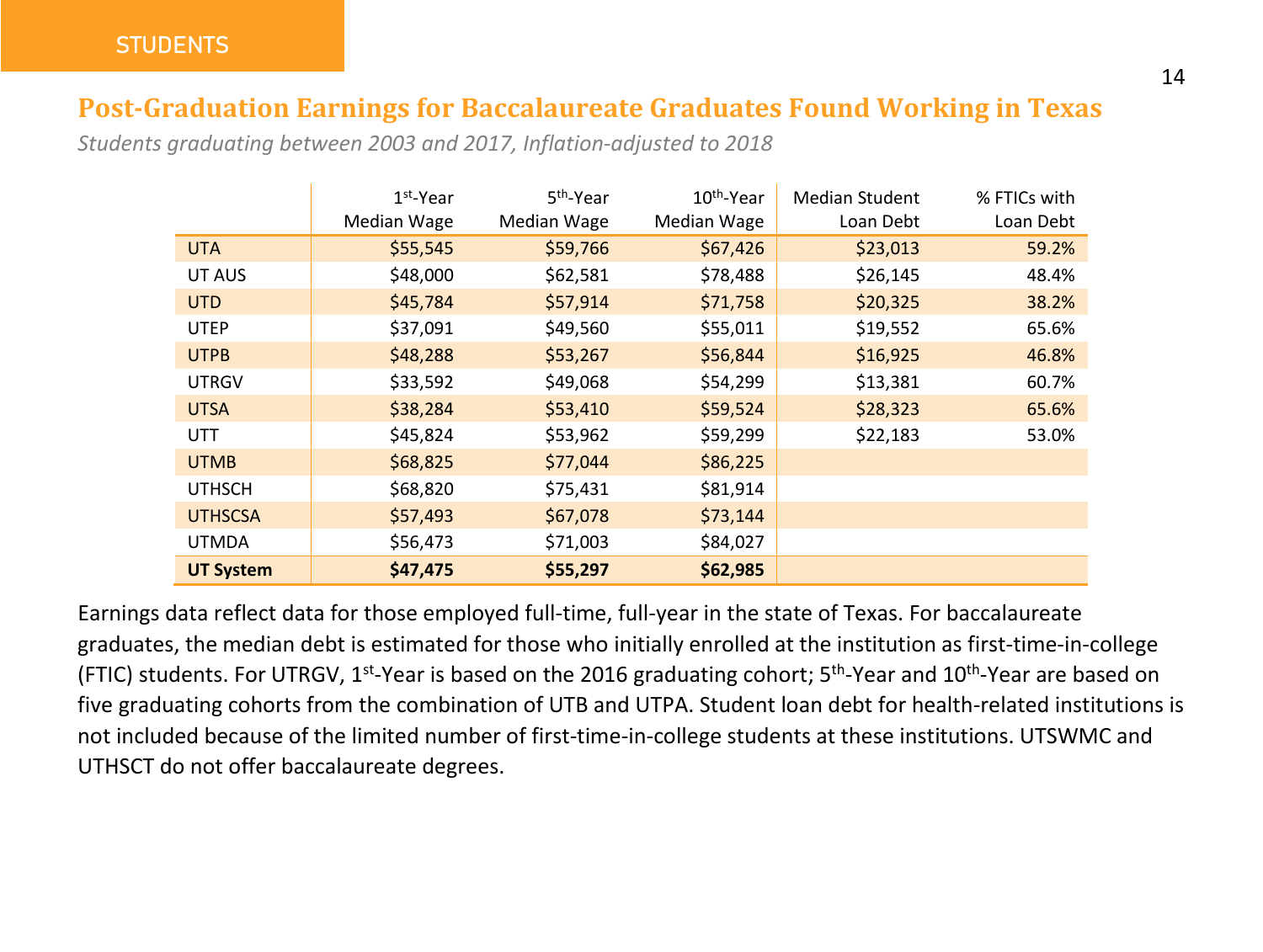#### <span id="page-14-0"></span>**Post-Graduation Earnings for Medical School Graduates Found Working in Texas**

*Students graduating between 2002 and 2017, Inflation-adjusted to 2018*

|                | <b>Median Student</b> |                |                                 |                     |
|----------------|-----------------------|----------------|---------------------------------|---------------------|
|                | Loan Debt             |                |                                 |                     |
|                | (see note)            | % w/ Loan Debt | 5 <sup>th</sup> -Yr Median Wage | 10th-Yr Median Wage |
| <b>UTSWMC</b>  | \$132,685             | 78.9%          | \$115,086                       | \$277,525           |
| <b>UTMB</b>    | \$148,525             | 79.9%          | \$154,781                       | \$271,666           |
| <b>UTHSCH</b>  | \$143,650             | 76.5%          | \$136,553                       | \$277,619           |
| <b>UTHSCSA</b> | \$153,507             | 81.5%          | \$135,170                       | \$274,826           |

Median student loan debt is the median of the student loan debt that borrowers owed at the time they earned their degree. The figures here only include debt incurred at this medical school.

National context for medical student loan debt: 71.3% of graduates had medical school debt. The median medical school debt reported was \$200,000 (from the AAMC Summary of the 2019 Graduate Questionnaire).

Medical school graduates cannot practice without completing at least one year of residency. The length of residency is based on specialty and most are between 3 and 7 years. The length of residency and specialty has a direct impact on wages. 1st-Year wages are not displayed because all medical school graduates are in residency programs at this time.

#### **STUDENTS**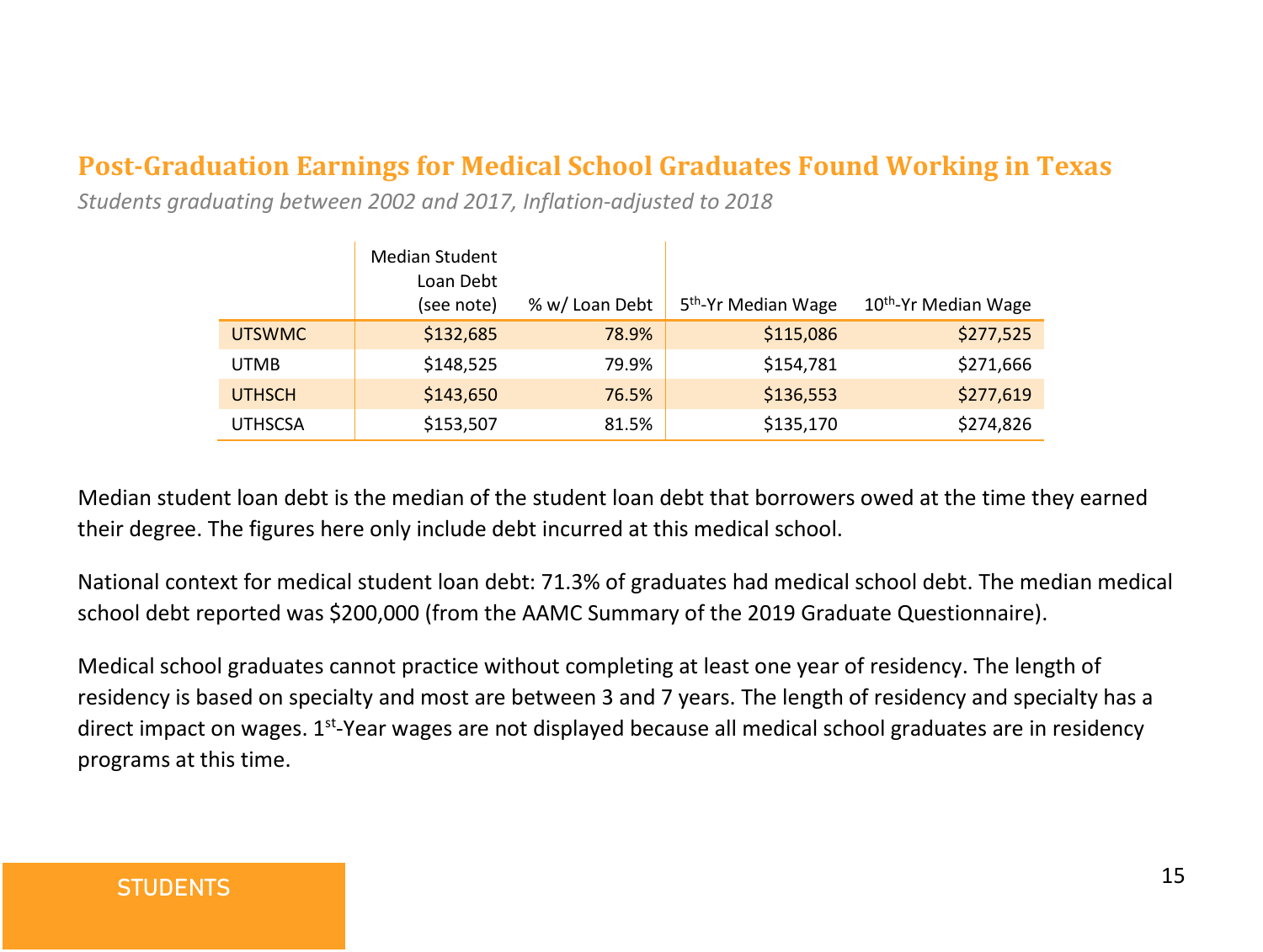#### <span id="page-15-0"></span>**Inter-Generational Mobility: Percent of Students with Earnings in the Top 3 Income Quintiles 5 Years After Graduation**

*Students exiting with a bachelor's degree between 2005 and 2012, with income measured five years after the student exited* \*Population is dependent, undergraduate students who 1) filed a FAFSA/TASFA and 2) were found in the TWC UI data. Parental household income measured while students were attending college (earliest year available from the FADS).



*How do I read this chart?* Looking at the first bar in the chart, for example: It means that 66.3% of the baccalaureates\* whose parental income was in the lowest quintile (Q1) had earnings that put them in the third quintile or above when compared to their peers. Student income quintiles are calculated based on the student cohorts.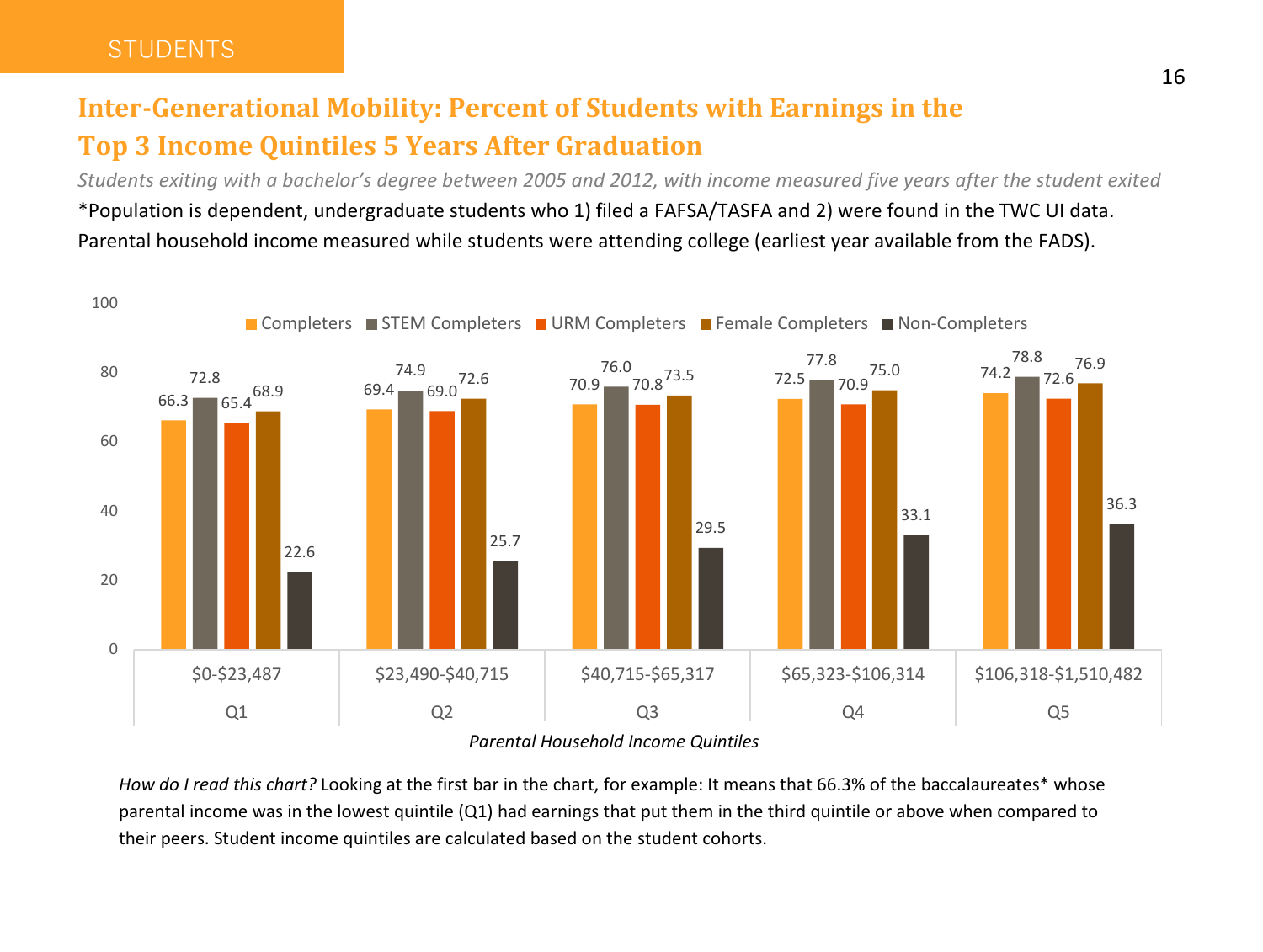### <span id="page-16-0"></span>**FACULTY / EMPLOYEES**

#### **Contents**

| Faculty Headcount by Status  18 |  |
|---------------------------------|--|
| Employee Headcount 19           |  |
| Faculty Awards and Honors  20   |  |

#### FACULTY EMPLOYEES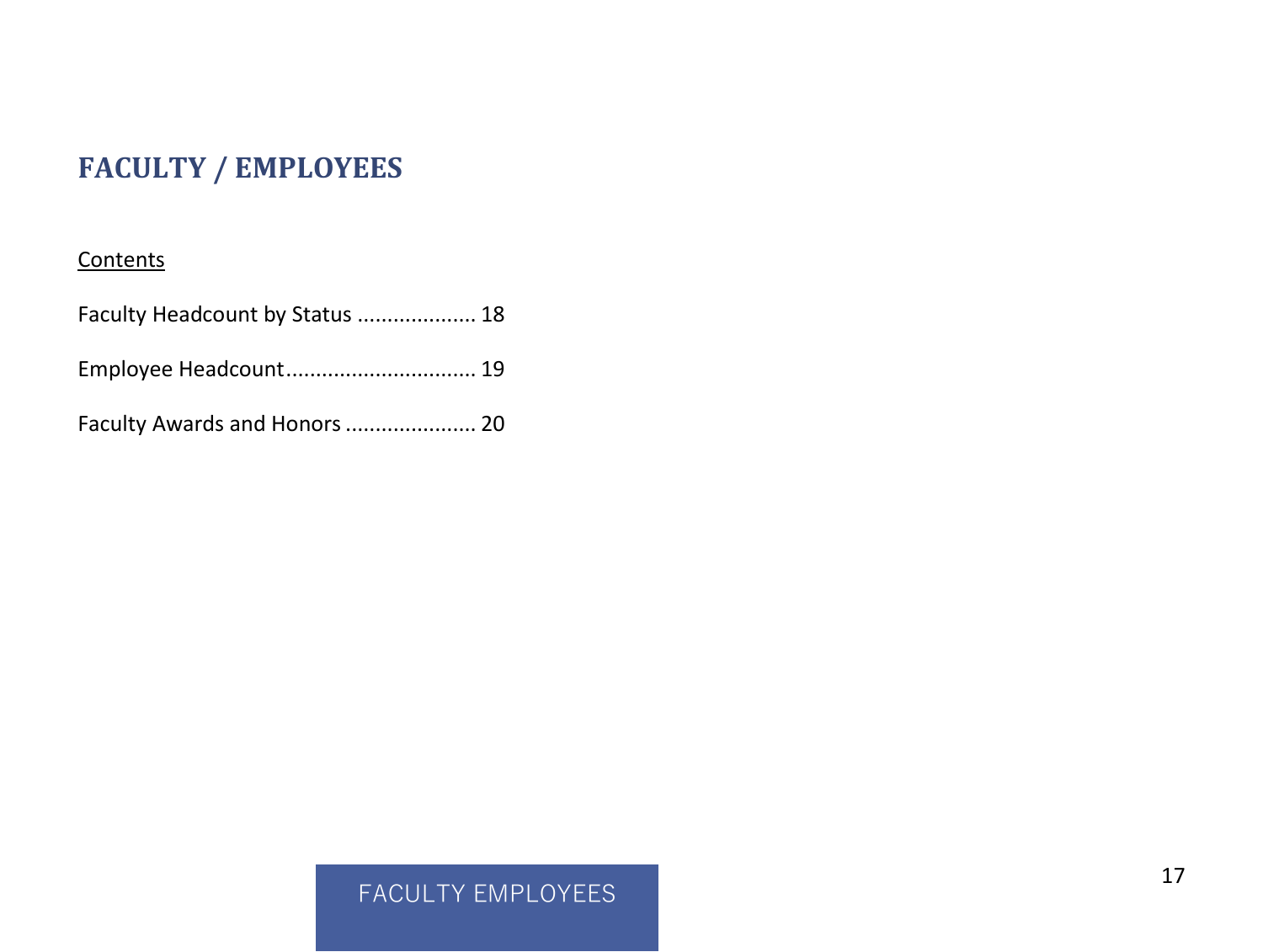#### <span id="page-17-0"></span>**Faculty Headcount by Status**

*Fall 2018*

|                 | Tenured/                   | Other                                       |        |
|-----------------|----------------------------|---------------------------------------------|--------|
|                 | Tenure-Track               | Professional                                |        |
|                 | #<br>%                     | #<br>%<br>$\overline{\phantom{a}}$          | Total  |
| <b>UTA</b>      | 597<br>36%<br>$\mathbf{I}$ | 1,060<br>64%<br>$\color{red} \blacklozenge$ | 1,657  |
| UT AUS          | 1,914<br>52%<br>I          | 1,732<br>48%                                | 3,646  |
| <b>UTD</b>      | 42%<br>556<br>♦            | 58%<br>777                                  | 1,333  |
| <b>UTEP</b>     | 527<br>41%<br>ı            | 760<br>59%                                  | 1,287  |
| <b>UTPB</b>     | 106<br>37%<br>J.           | 63%<br>181<br>$\color{red} \blacklozenge$   | 287    |
| <b>UTRGV</b>    | 781<br>51%<br>I            | 743<br>49%<br>$\mathbf{I}$                  | 1,524  |
| <b>UTSA</b>     | 638<br>45%<br>$\mathbf{I}$ | 770<br>55%<br>$\perp$                       | 1,408  |
| UTT             | 214<br>44%<br>$\mathbf{I}$ | 275<br>56%<br>$\overline{\phantom{a}}$      | 489    |
| <b>Academic</b> | $5,333$  <br>46%           | $6,298$  <br>54%                            | 11,631 |
| <b>UTSWMC</b>   | 398<br>15%<br>$\mathbf{I}$ | 2194<br>85%<br>$\mathbf{I}$                 | 2,592  |
| <b>UTMB</b>     | 350<br>27%<br>J.           | 924<br>73%<br>-1                            | 1,274  |
| <b>UTHSCH</b>   | 462<br>21%                 | 1,707<br>79%                                | 2,169  |
| <b>UTHSCSA</b>  | 391<br>24%<br>ı            | 1,270<br>76%                                | 1,661  |
| <b>UTMDA</b>    | 580<br>25%                 | 1,740<br>75%                                | 2,320  |
| <b>UTHSCT</b>   | 0%<br>0                    | 135<br>100%                                 | 135    |
| Health          | 2,181<br>21%               | 79%<br>7,970                                | 10,151 |
| Total           | 7,514 l<br>34%             | 14,268<br>66%<br>-1                         | 21,782 |



#### **Academic Institutions**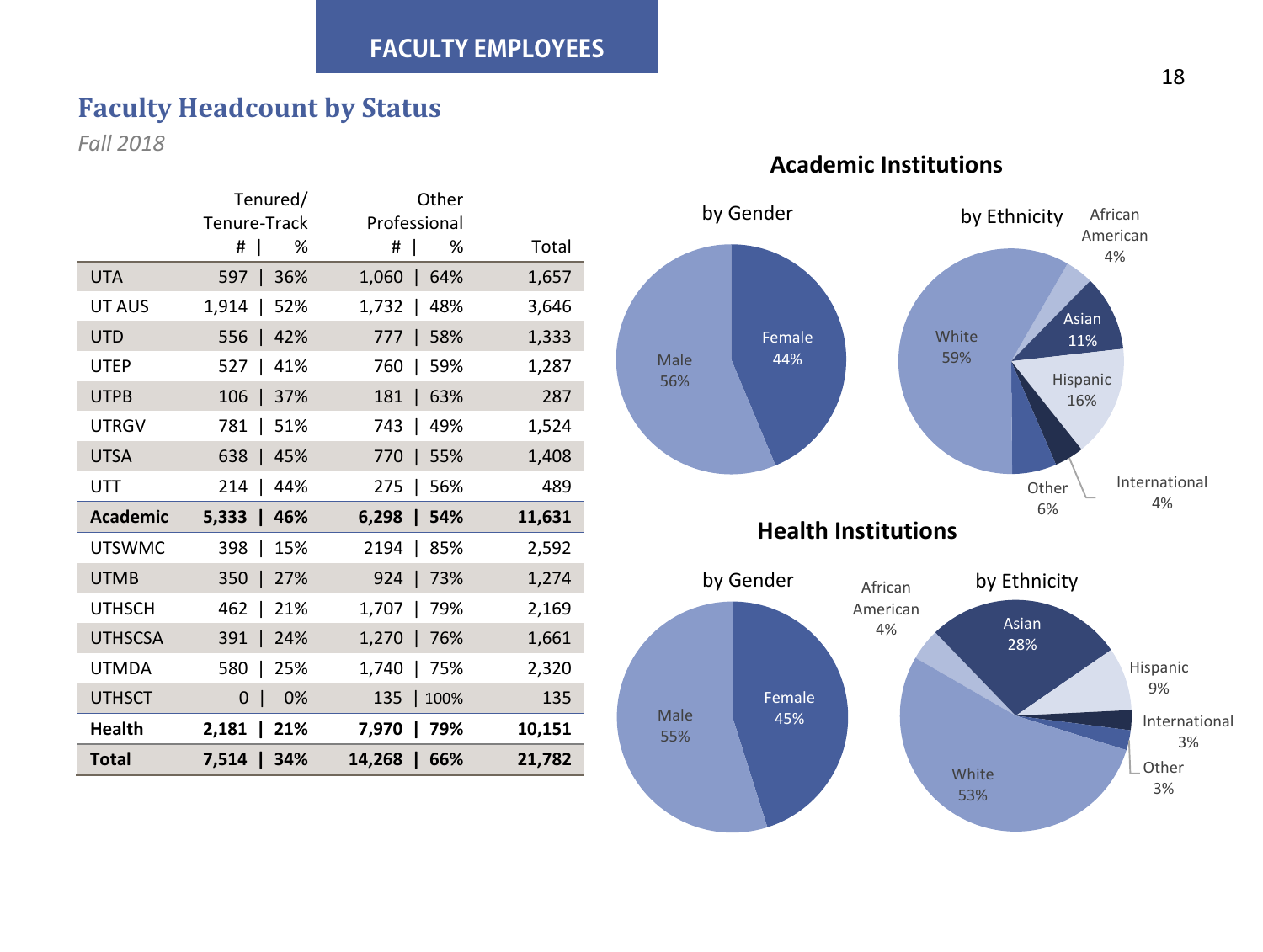*Fall 2018* 

|                     | Personnel | Faculty (all ranks) |
|---------------------|-----------|---------------------|
| <b>UTA</b>          | 3,219     | 1,657               |
| UT AUS              | 12,425    | 3,646               |
| <b>UTD</b>          | 3,556     | 1,333               |
| <b>UTEP</b>         | 2,789     | 1,287               |
| <b>UTPB</b>         | 710       | 287                 |
| <b>UTRGV</b>        | 2,793     | 1,524               |
| <b>UTSA</b>         | 3,425     | 1,408               |
| UTT                 | 690       | 489                 |
| <b>Academic</b>     | 29,607    | 11,631              |
| <b>UTSWMC</b>       | 14,606    | 2,592               |
| <b>UTMB</b>         | 11,160    | 1,274               |
| <b>UTHSCH</b>       | 5,798     | 2,169               |
| <b>UTHSCSA</b>      | 4,109     | 1,661               |
| <b>UTMDA</b>        | 18,364    | 2,320               |
| <b>UTHSCT</b>       | 1,015     | 135                 |
| <b>Health</b>       | 55,052    | 10,151              |
| <b>System Admin</b> | 648       |                     |
| Total               | 85,307    | 21,782              |

This excludes 23,613 student employees, including teaching assistants.

<span id="page-18-0"></span>

#### FACULTY EMPLOYEES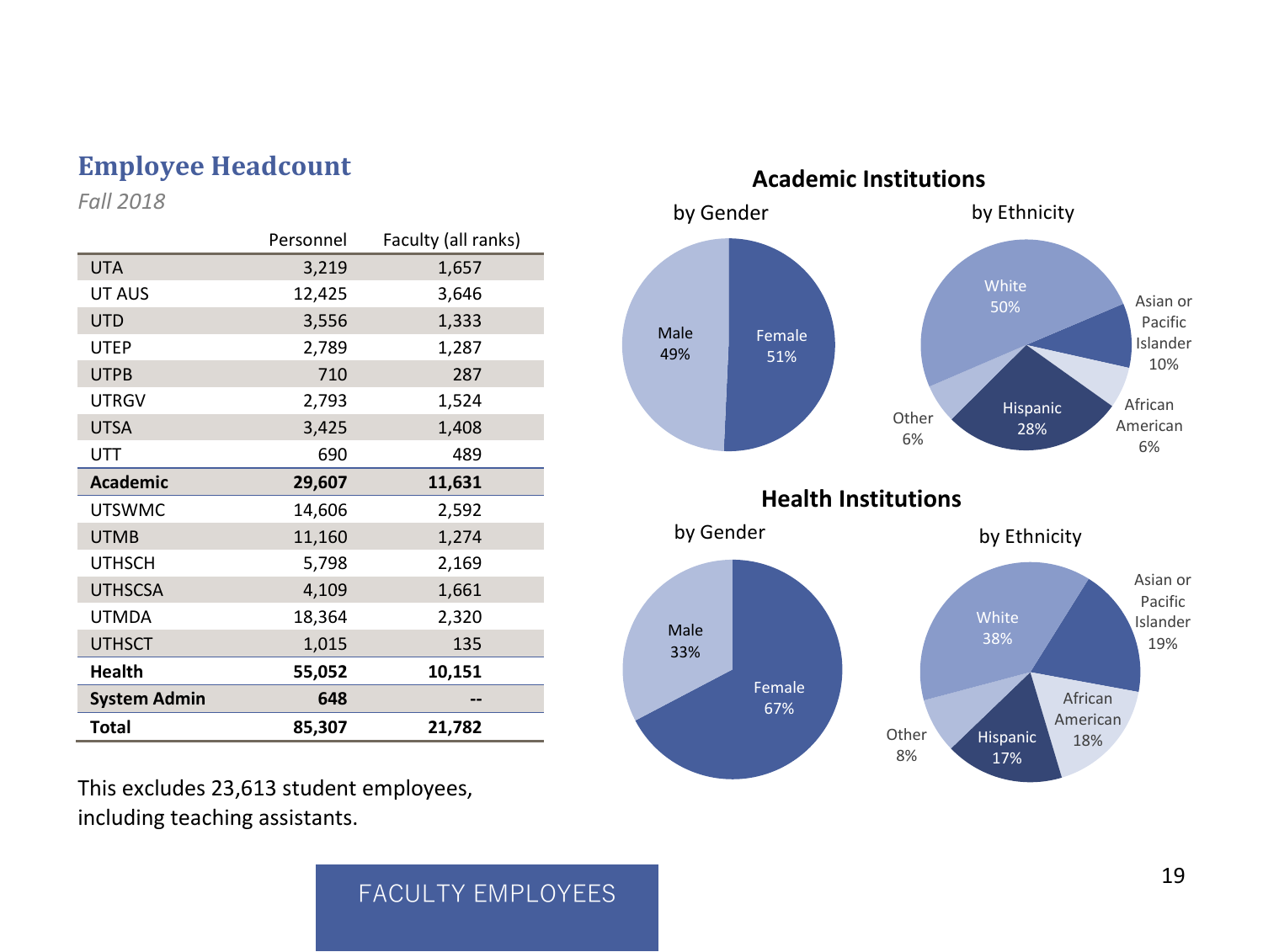#### FACULTY EMPLOYEES

#### <span id="page-19-0"></span>**Faculty Awards and Honors**

*As of February 2020*

```
8 Nobel Laureates • 2 Shaw Laureate • 1 Abel Prize • 2 Japan Prizes • 2 Pulitzer Prizes
       Members: 
       44 - National Academy of Medicine
       56 – American Academy of Nursing
       4.5 – the National Academy of Sciences
       59 – the National Academy of Engineering
       56 – the American Academy of Arts and Sciences
       30 - the American Law Institute
```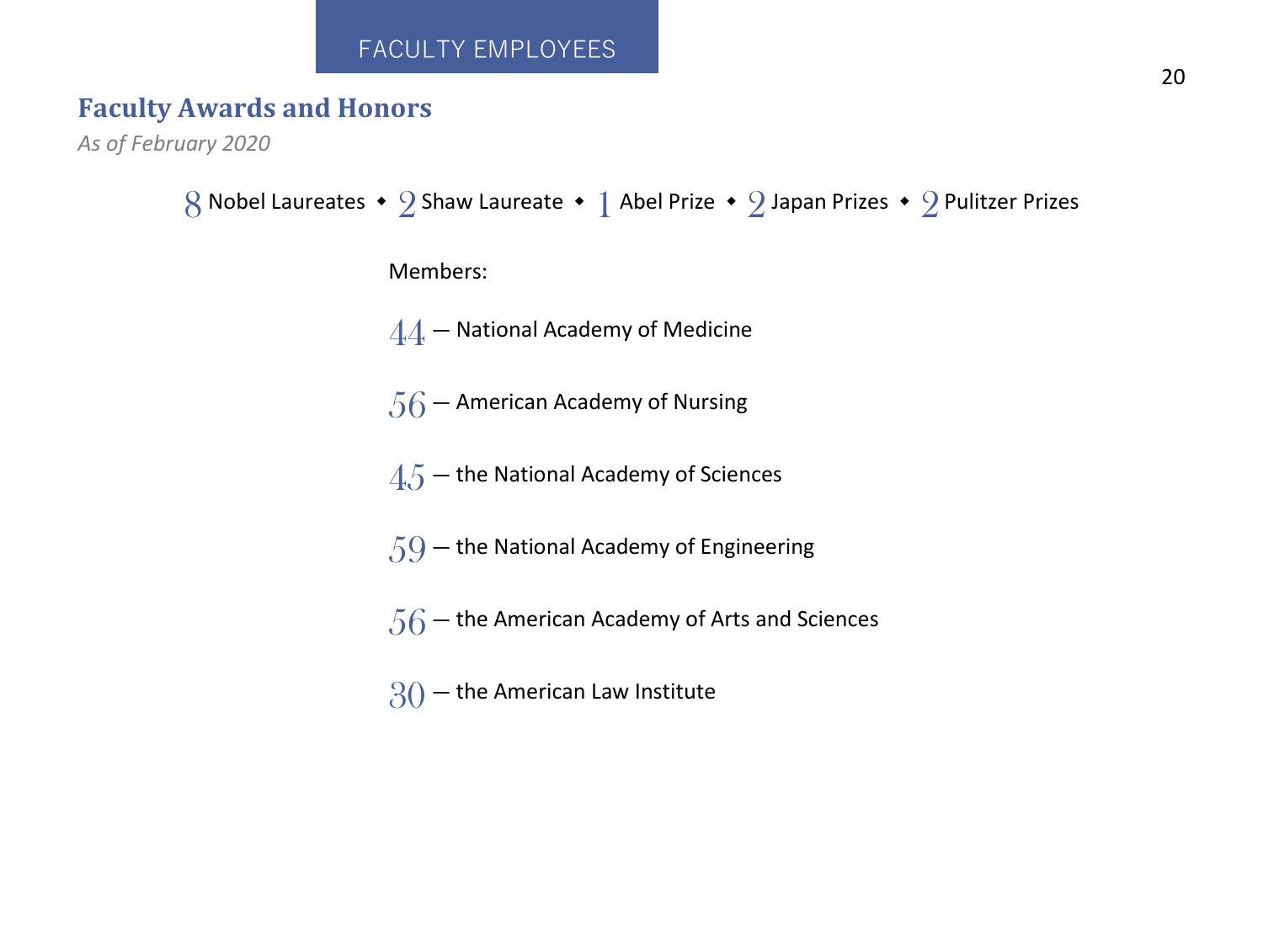#### <span id="page-20-0"></span>**RESEARCH / TECHNOLOGY TRANSFER**

#### **Contents**

[Research Expenditures.........................22-23](#page-21-0)

Technology Transfer [................................. 24](#page-23-0) 

#### RESEARCH / TECH TRANSFER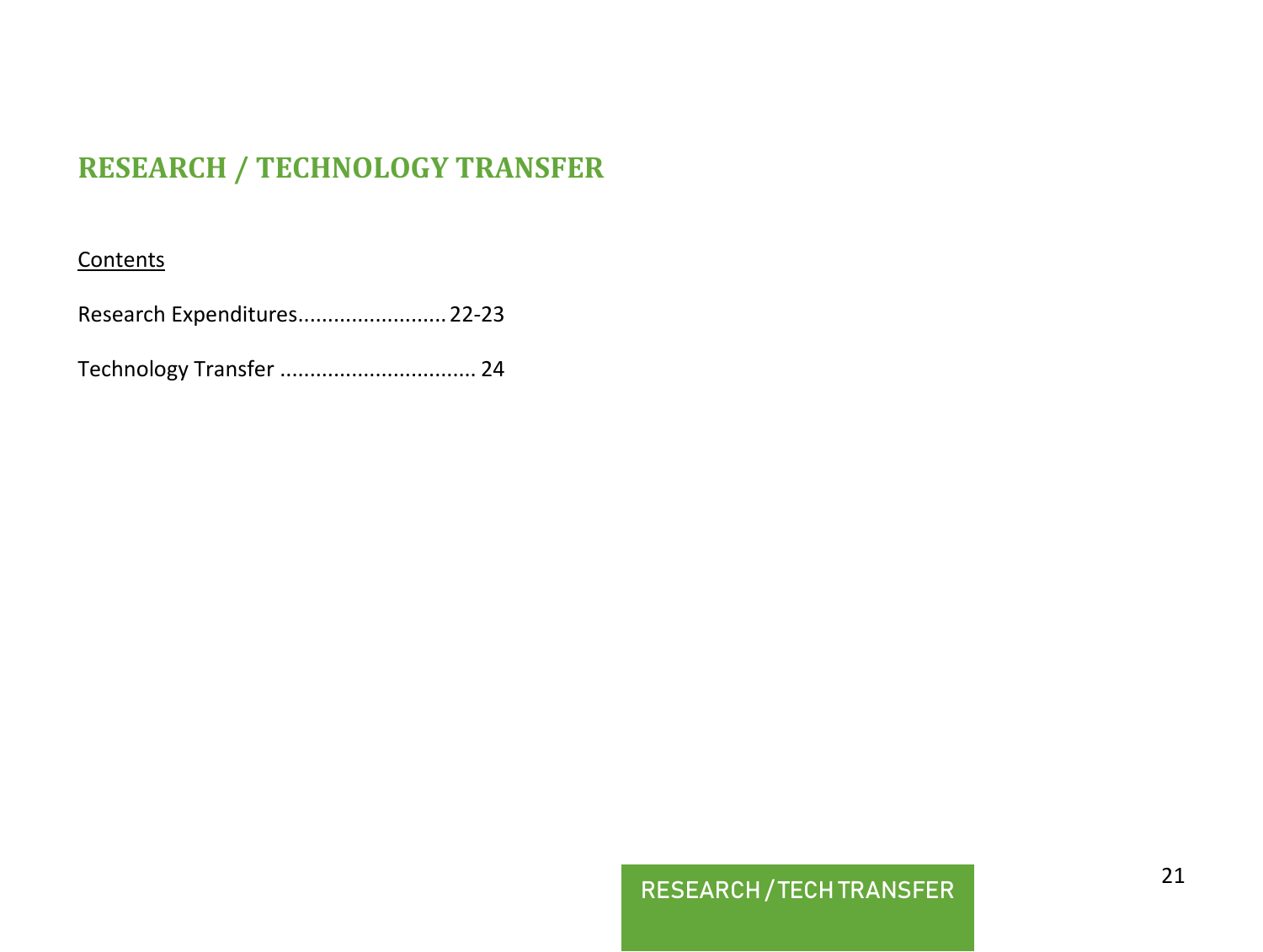#### RESEARCH / TECH TRANSFER

#### <span id="page-21-0"></span>**Research Expenditures**

*FY 2019* 

| Total    | \$3.1 billion |
|----------|---------------|
| Academic | \$1.1 billion |
| Health   | \$2.0 billion |

Research expenditures have increased by 23.1% over the past five years. Expenditures from federal sources increased 17.6% over the same period but continue to decline as a percent of total expenditures.

Federal sources were 43% of research expenditures in 2018-19, down from 45% in 2013-14, and down 14 percentage points from 57% in 2008-09.



#### by Source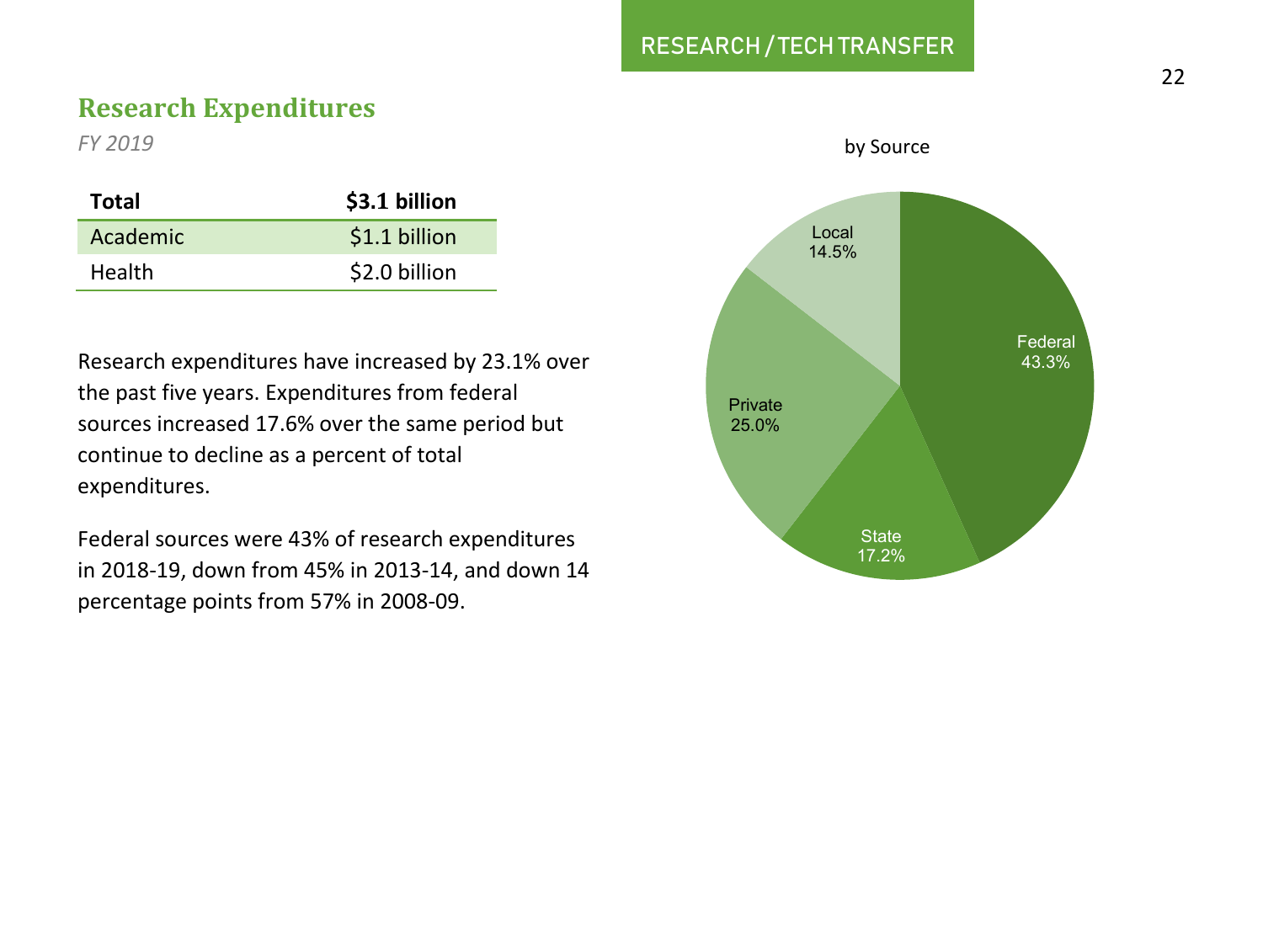#### **Research Expenditures**

*FY 2019* 

|                 | Federal         | State         | Private       | Local         | Total           | 5-Yr Change:<br>Total | 5-Yr Change:<br>Federal |
|-----------------|-----------------|---------------|---------------|---------------|-----------------|-----------------------|-------------------------|
| <b>UTA</b>      | \$40,562,593    | \$16,970,185  | \$13,216,347  | \$46,153,380  | \$116,902,505   | 64.5%                 | 66.2%                   |
| UT AUS          | \$419,934,343   | \$41,588,339  | \$110,783,080 | \$86,164,676  | \$658,470,438   | 19.7%                 | 26.2%                   |
| <b>UTD</b>      | \$48,465,999    | \$12,133,198  | \$27,593,099  | \$38,469,067  | \$126,661,363   | 27.0%                 | 48.2%                   |
| <b>UTEP</b>     | \$42,631,235    | \$31,762,650  | \$14,446,375  | \$13,134,971  | \$101,975,231   | 36.9%                 | 20.8%                   |
| <b>UTPB</b>     | \$595,910       | \$196,705     | \$441,128     | \$408,634     | \$1,642,377     | 24.3%                 | 23.4%                   |
| <b>UTRGV</b>    | \$6,017,421     | \$3,727,651   | \$3,828,256   | \$5,783,214   | \$19,356,542    | N/A                   | N/A                     |
| <b>UTSA</b>     | \$34,588,199    | \$20,770,041  | \$9,982,122   | \$15,290,579  | \$80,630,941    | 78.2%                 | 50.1%                   |
| UTT             | \$906,595       | \$298,968     | \$416,717     | \$731,111     | \$2,353,391     | 64.2%                 | 133.2%                  |
| <b>Academic</b> | \$593.702.295   | \$127.447.737 | \$180.707.124 | \$206.135.632 | \$1.107.992.788 | 28.5%                 | 28.3%                   |
| <b>UTSWMC</b>   | \$208,926,098   | \$79,218,661  | \$165,615,166 | \$35,657,884  | \$489,417,809   | 23.5%                 | 12.8%                   |
| <b>UTMB</b>     | \$109,099,804   | \$5,053,583   | \$15,616,866  | \$17,913,711  | \$147,683,964   | 4.7%                  | 7.2%                    |
| <b>UTHSCH</b>   | \$132,647,393   | \$35,438,050  | \$57,170,582  | \$26,858,469  | \$252,114,494   | 13.9%                 | $-2.6%$                 |
| <b>UTHSCSA</b>  | \$106,008,695   | \$20,806,612  | \$29,150,829  | \$24,699,299  | \$180,665,435   | 25.6%                 | 18.7%                   |
| <b>UTMDA</b>    | \$179,497,413   | \$258,021,660 | \$320,809,496 | \$137,420,189 | \$895,748,758   | 21.7%                 | 12.9%                   |
| <b>UTHSCT</b>   | \$7,404,694     | \$6,908,281   | \$2,845,660   | \$571,884     | \$17,730,519    | 61.3%                 | 114.7%                  |
| Health          | \$743,584,097   | \$405,446.847 | \$591,208,599 | \$243,121,436 | \$1,983,360,979 | 20.2%                 | 10.2%                   |
| <b>Total</b>    | \$1.337.286.392 | \$532.894.584 | \$771.915.723 | \$449.257.068 | \$3.091.353.767 | 23.1%                 | 17.6%                   |

### RESEARCH / TECH TRANSFER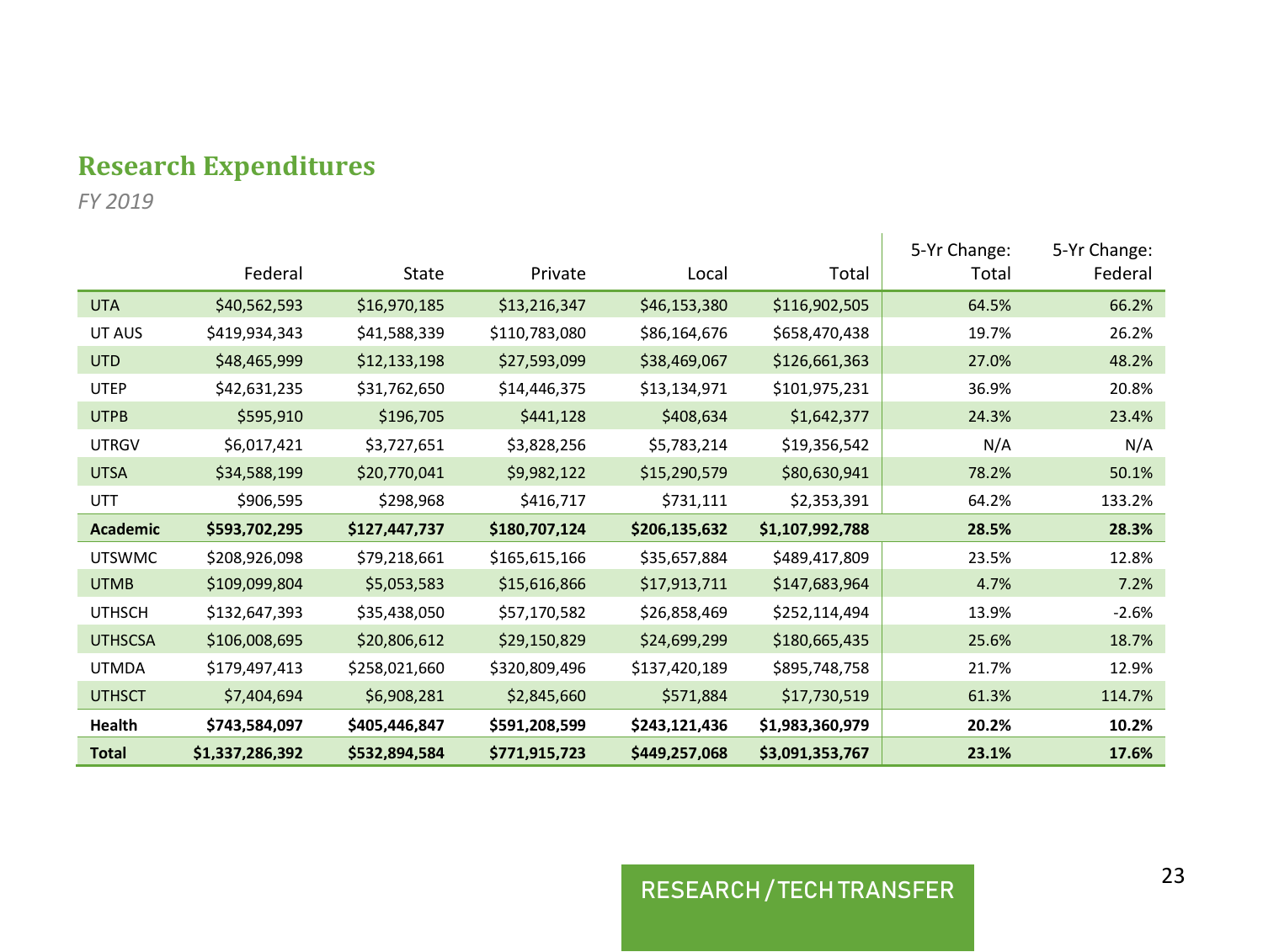#### <span id="page-23-0"></span>**Technology Transfer**

*FY 2018* 

|                 | <b>New</b>         | U.S.           | Licenses & | Startup        | Gross        |
|-----------------|--------------------|----------------|------------|----------------|--------------|
|                 | Invention          | Patents        | Options    | Companies      | Revenue      |
|                 | <b>Disclosures</b> | Issued         | Executed   | Formed         | from IP      |
| <b>UTA</b>      | 54                 | 19             | 9          | $\mathbf{1}$   | \$256,449    |
| UT AUS          | 165                | 73             | 97         | 10             | \$11,464,037 |
| <b>UTD</b>      | 53                 | 22             | 11         | $\mathbf{1}$   | \$3,874,332  |
| <b>UTEP</b>     | 16                 | 19             | 6          | 3              | \$38,927     |
| <b>UTPB</b>     | 0                  | 0              | 0          | $\mathbf 0$    | \$0          |
| <b>UTRGV</b>    | 10                 | 8              | 0          | 0              | \$85,576     |
| <b>UTSA</b>     | 51                 | 6              | 6          | 3              | \$108,196    |
| UTT             | 3                  | 0              | 0          | 0              | \$0          |
| <b>Academic</b> | 352                | 147            | 129        | 18             | \$15,827,517 |
| <b>UTSWMC</b>   | 187                | 36             | 69         | 6              | \$6,347,056  |
| <b>UTMB</b>     | 42                 | 13             | 9          | $\overline{2}$ | \$14,032,708 |
| <b>UTHSCH</b>   | 71                 | 7              | 24         | $\mathbf 1$    | \$4,540,232  |
| <b>UTHSCSA</b>  | 61                 | 16             | 6          | 5              | \$579,132    |
| <b>UTMDA</b>    | 144                | 26             | 47         | 3              | \$20,379,327 |
| <b>UTHSCT</b>   | $\overline{1}$     | $\overline{1}$ | 0          | $\mathbf 0$    | \$0          |
| Health          | 506                | 99             | 155        | 17             | \$45,878,455 |
| <b>Total</b>    | 858                | 246            | 284        | 35             | \$61,705,972 |

858 new invention disclosures 246 U.S. patents issued 284 licenses and options executed 35

startup companies formed

### \$61.7 million

in gross revenue from intellectual property (IP)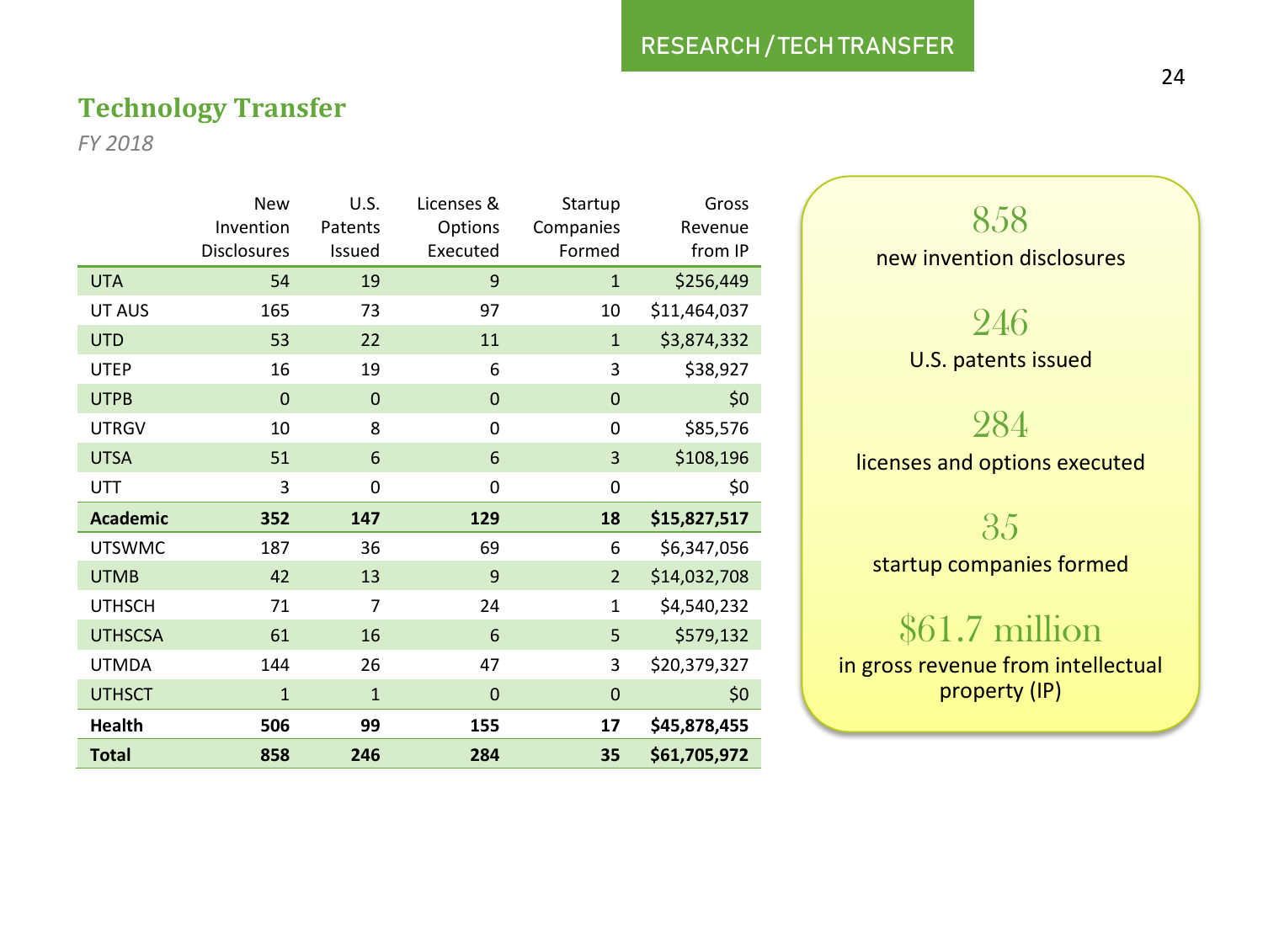### <span id="page-24-0"></span>**BUDGET / FINANCE**

#### Contents

#### **BUDGET/FINANCE**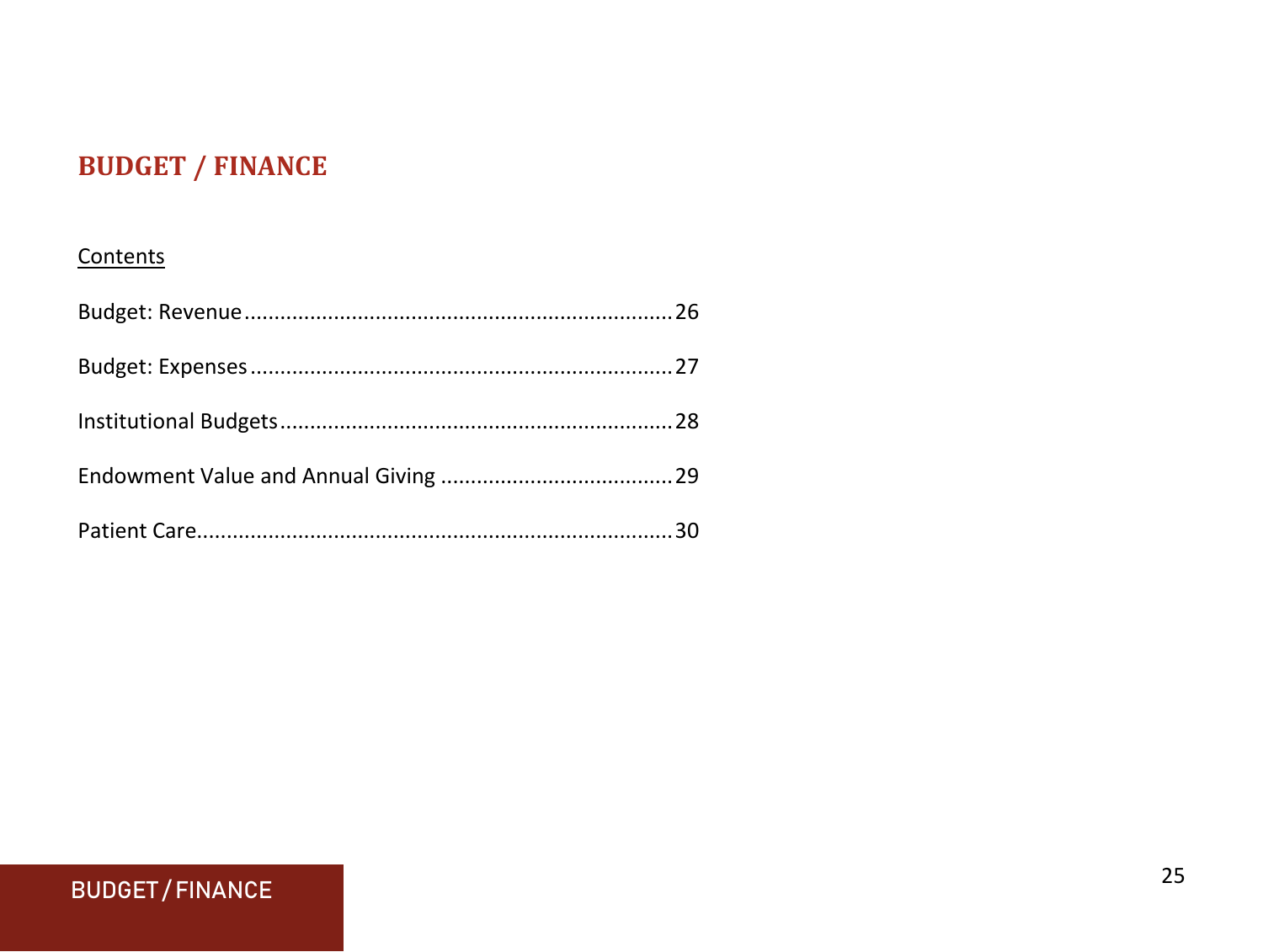#### <span id="page-25-0"></span>**Budget: Revenue = \$21.7 billion**

*FY 2020 (in millions)*



Note: Hospital- and Clinic-related contract revenues are reported in the "Sponsored Programs" category as required by accounting standards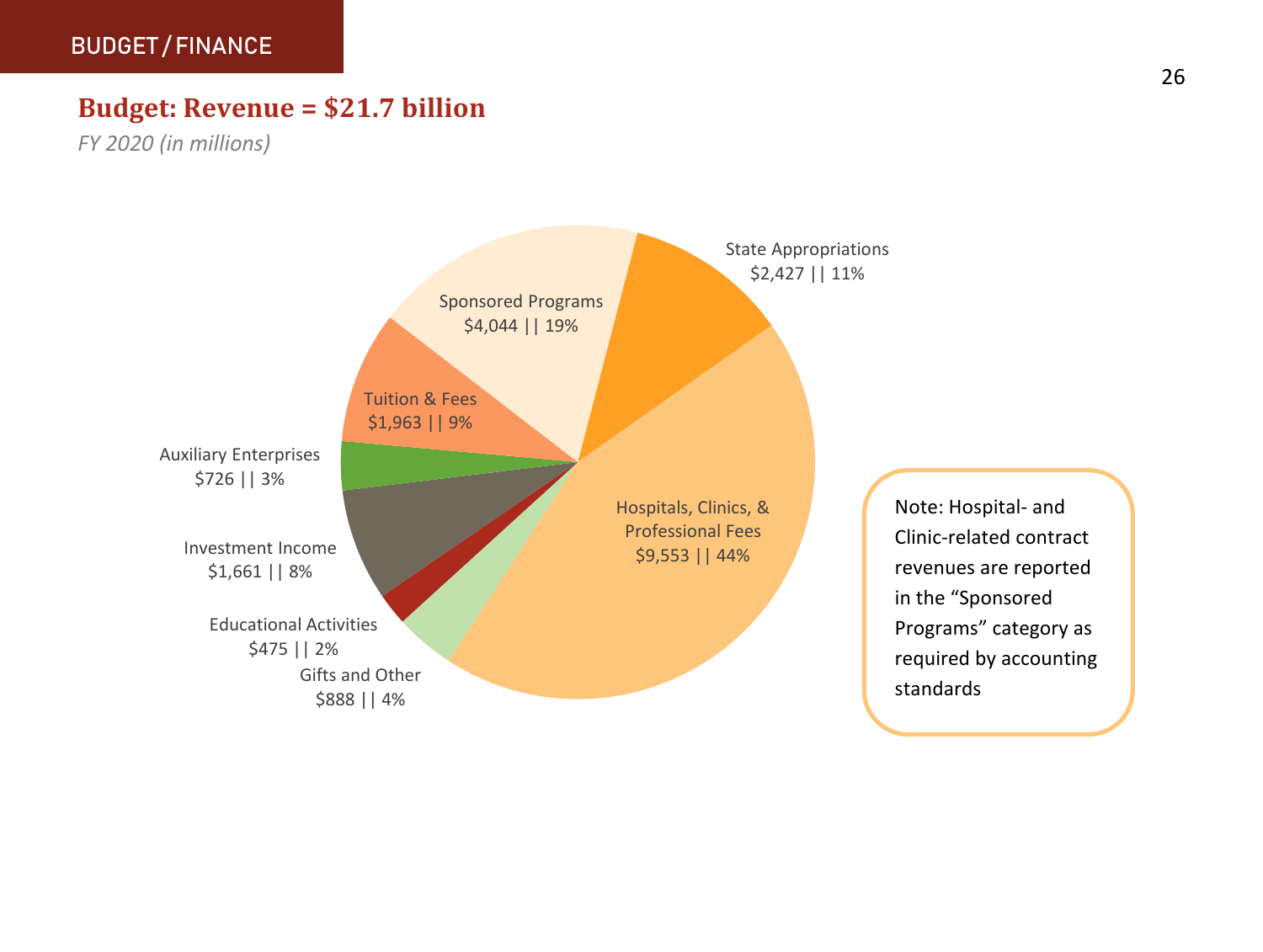#### <span id="page-26-0"></span>**Budget: Expenses and Debt Service\* for Interest = \$21.1 billion**

*FY 2020 (in millions)*



\*Debt service expenditures represent the payment of principal and interest needed to service debt.

#### BUDGET / FINANCE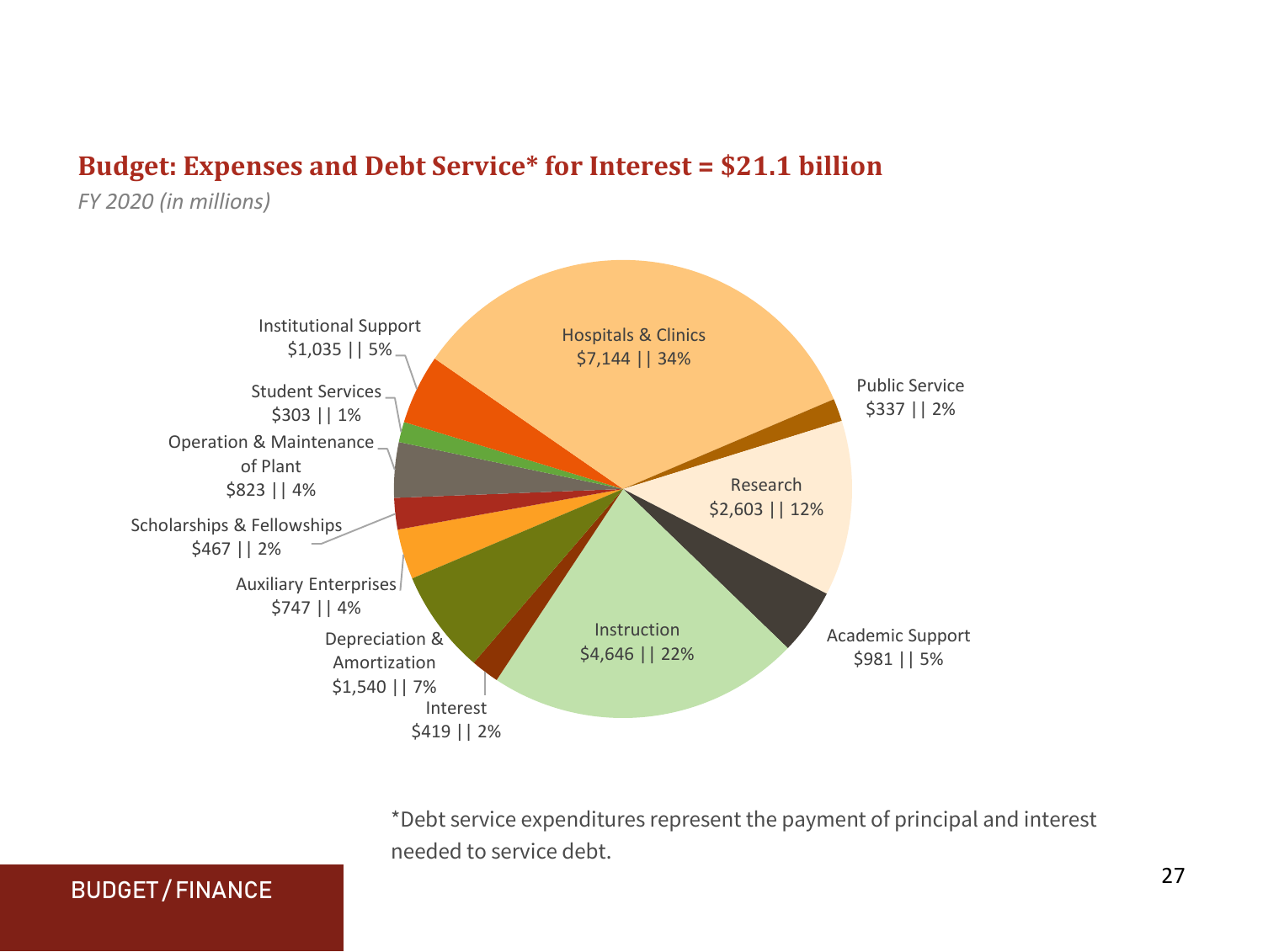#### <span id="page-27-0"></span>**Institutional Budgets**

*FY 2020 (in millions)*

|                     | <b>Total Budget</b> | From General | GR as %  |
|---------------------|---------------------|--------------|----------|
|                     | Expenditures*       | Revenue (GR) | of Total |
| <b>UTA</b>          | \$736.4             | \$150.8      | 20.5%    |
| UT AUS              | \$3,294.1           | \$374.3      | 11.4%    |
| <b>UTD</b>          | \$758.0             | \$124.2      | 16.4%    |
| <b>UTEP</b>         | \$494.7             | \$114.6      | 23.2%    |
| <b>UTPB</b>         | \$99.8              | \$36.4       | 36.5%    |
| <b>UTRGV</b>        | \$556.5             | \$157.6      | 28.3%    |
| <b>UTSA</b>         | \$623.7             | \$144.7      | 23.2%    |
| UTT                 | \$170.5             | \$43.1       | 25.3%    |
| <b>Academic</b>     | \$6,733.7           | \$1,145.7    | 17.0%    |
| <b>UTSWMC</b>       | \$3,328.7           | \$202.0      | 6.1%     |
| <b>UTMB</b>         | \$2,465.3           | \$380.5      | 15.4%    |
| <b>UTHSCH</b>       | \$1,806.6           | \$234.4      | 13.0%    |
| <b>UTHSCSA</b>      | \$992.8             | \$185.2      | 18.7%    |
| <b>UTMDA</b>        | \$5,158.6           | \$218.3      | 4.2%     |
| <b>UTHSCT</b>       | \$294.2             | \$58.1       | 19.7%    |
| <b>Health</b>       | \$14,046.2          | \$1,278.5    | 9.1%     |
| <b>System Admin</b> | \$273.5             | \$2.3        | 0.8%     |
| Total               | \$21,053.4          | \$2,426.5    | 11.5%    |

\*Total Budget Expenditures include Debt Service for Interest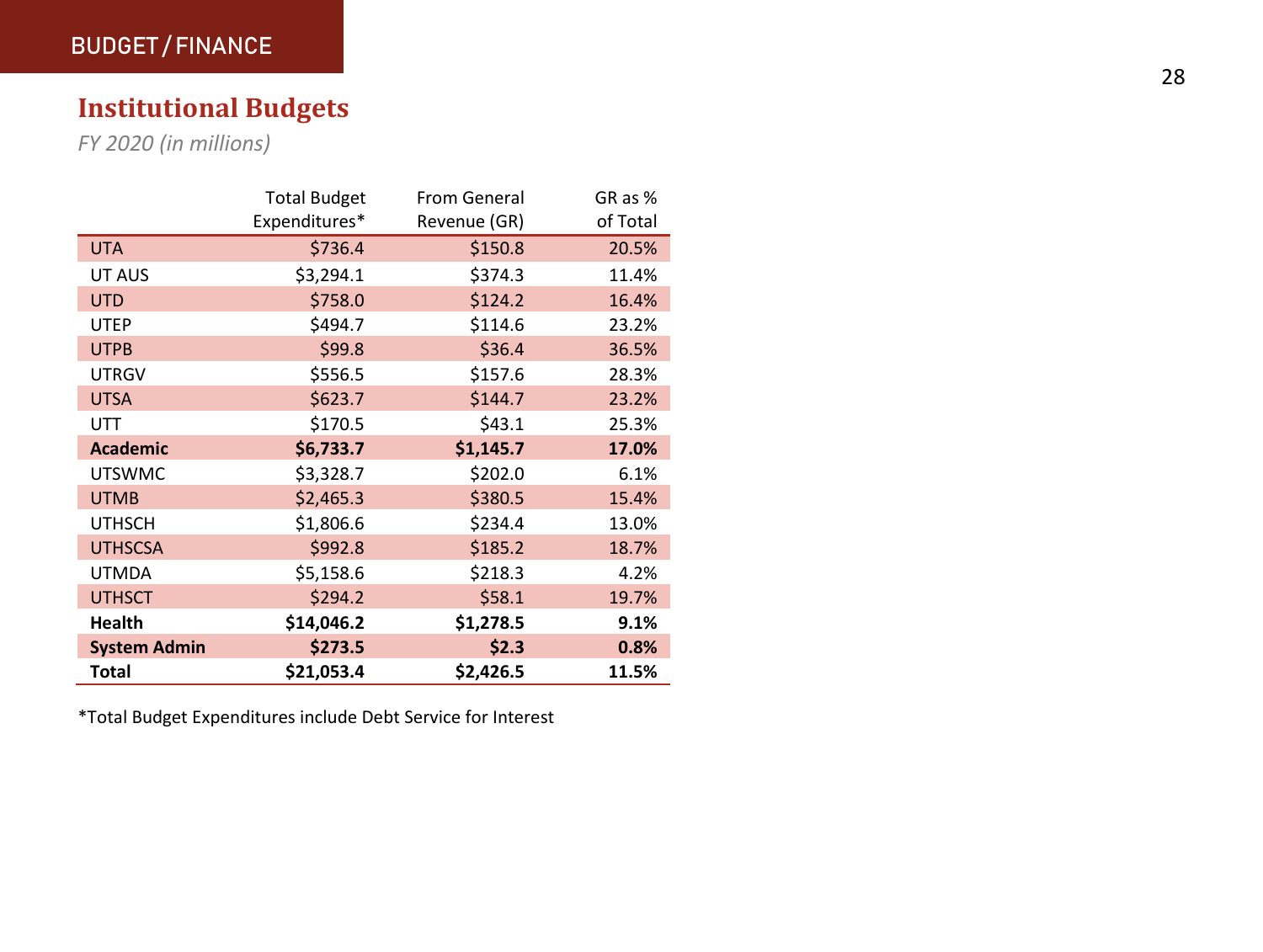#### <span id="page-28-0"></span>**Endowment Value and Annual Giving**

*FY 2019 (in millions)*

|                     | <b>Endowment Value</b> | 5-Year Change | <b>Annual Giving</b> |
|---------------------|------------------------|---------------|----------------------|
| <b>UTA</b>          | \$162.6                | 35.6%         | \$17.7               |
| UT AUS              | \$13,817.6             | 21.8%         | \$423.9              |
| <b>UTD</b>          | \$558.5                | 44.2%         | \$82.0               |
| <b>UTEP</b>         | \$267.9                | 21.2%         | \$13.2               |
| <b>UTPB</b>         | \$49.3                 | 14.2%         | \$3.8                |
| <b>UTRGV</b>        | \$98.0                 | N/A           | \$19.2               |
| <b>UTSA</b>         | \$171.8                | 50.8%         | \$25.5               |
| UTT                 | \$88.0                 | 11.6%         | \$4.9                |
| <b>Academic</b>     | \$15,213.6             | 22.8%         | \$590.3              |
| <b>UTSWMC</b>       | \$2,007.0              | 20.8%         | \$147.4              |
| <b>UTMB</b>         | \$612.6                | 11.5%         | \$60.7               |
| <b>UTHSCH</b>       | \$552.1                | 115.6%        | \$58.3               |
| <b>UTHSCSA</b>      | \$617.4                | 27.2%         | \$68.8               |
| <b>UTMDA</b>        | \$1,405.6              | 13.7%         | \$137.2              |
| <b>UTHSCT</b>       | \$51.5                 | 9.6%          | \$2.1                |
| <b>Health</b>       | \$5,246.2              | 23.8%         | \$474.5              |
| <b>System Admin</b> | \$11,849.0             | 18.9%         | \$2.2                |
| Total               | \$32,309.2             | 21.5%         | \$1,067.0            |



#### BUDGET / FINANCE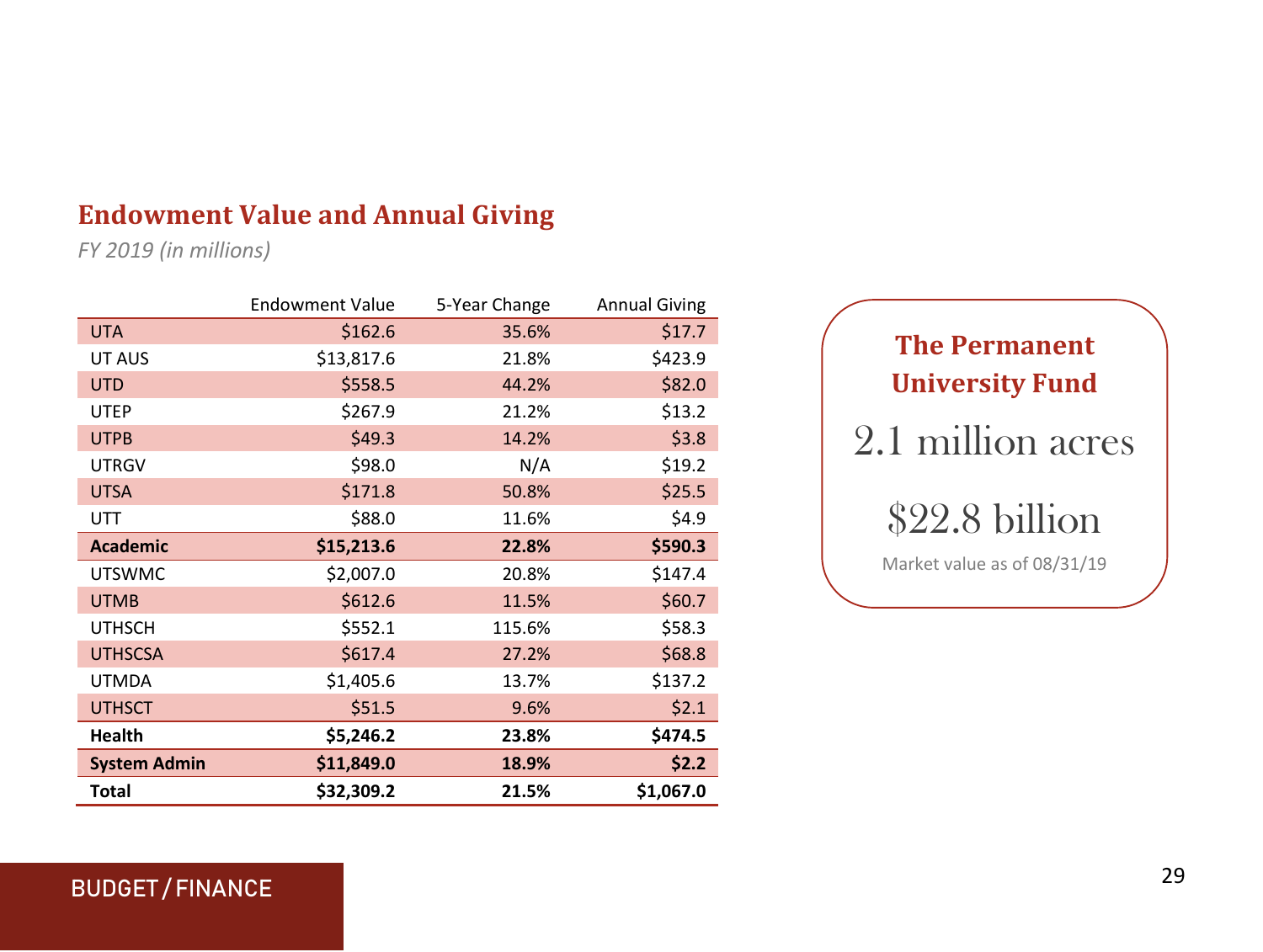#### <span id="page-29-0"></span>BUDGET / FINANCE

#### **Patient Care**

*FY 2019* 

|                               | <b>Outpatient Visits</b> | <b>Hospital Days</b> |
|-------------------------------|--------------------------|----------------------|
| <b>UTSWMC</b>                 | 2,975,391                | 596,241              |
| <b>UTMB</b>                   | 1,251,590                | 157,497              |
| <b>UTHSCH</b>                 | 1,874,654                | 334,291              |
| <b>UTHSCSA</b>                | 1,274,947                | 406,282              |
| <b>UTMDA</b>                  | 1,547,197                | 218,217              |
| <b>UTHSCT</b>                 | 172,130                  | 5,834                |
| UT Austin Dell Medical School | 38,879                   | 111,909              |
| <b>UTRGV Medical School</b>   | 65,666                   | 4,828                |
| Total                         | 9,200,454                | 1,835,099            |

For FY 2020, 44% UT System revenues comes from hospital, clinics, and professional fees related to patient care. Hospitals and clinics account for 34% of total expenses.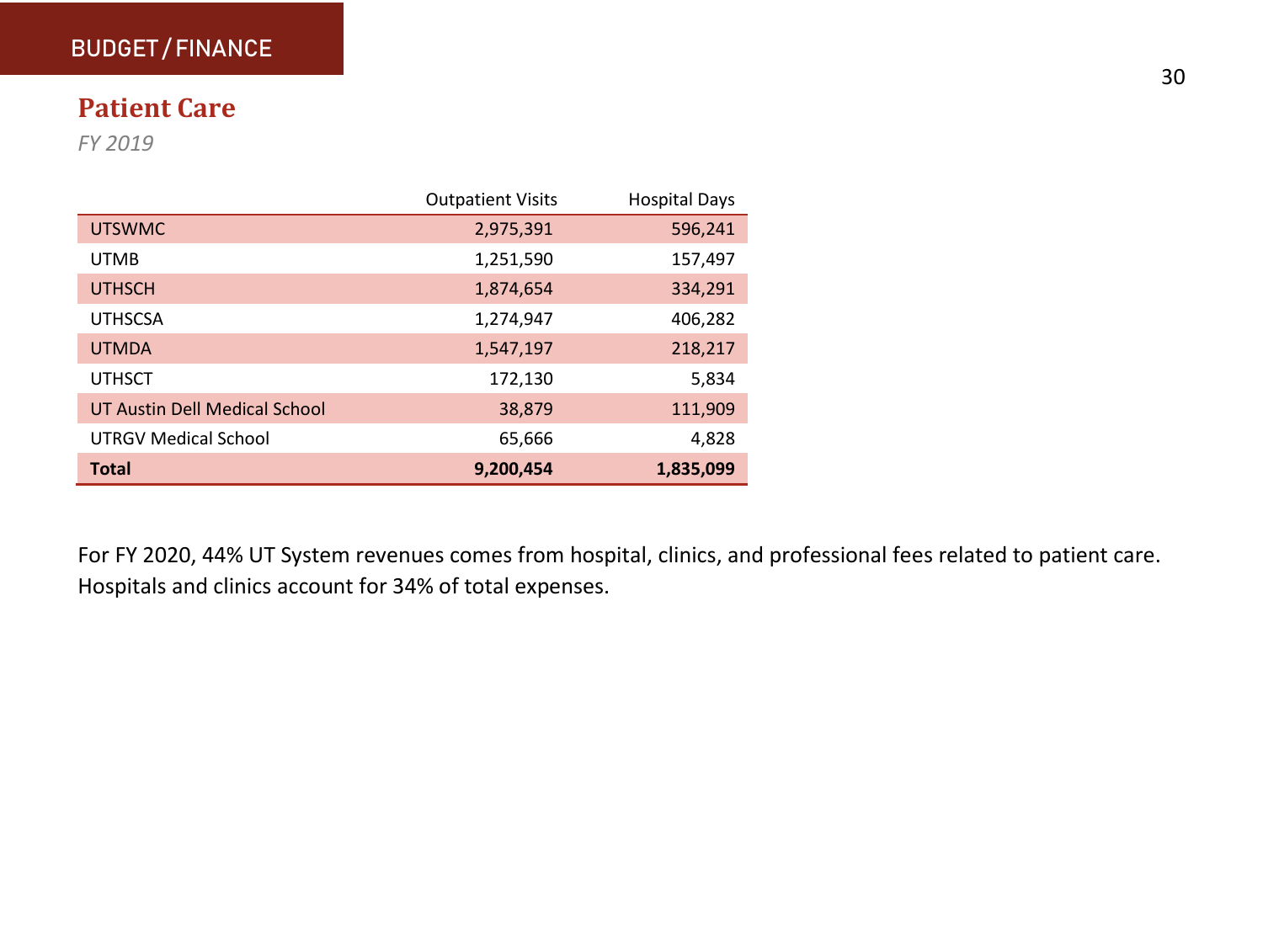#### <span id="page-30-0"></span>**Data Sources**

*Data utilized for the tables and graphs presented in the UT System SmartBook*

#### **Students**

- Enrollment tables and graphs THECB CBM001 data
- Undergraduate Demographic Profile, % receiving Pell THECB FADS data
- Tuition and Fees Common Data Set-H, THECB IFRS data
- Undergraduate Retention Rates THECB Accountability System
- Graduation Rates THECB data
- Degree and Certificate tables and graphs THECB CBM009
- STEM Degrees as Percent of Total Degrees Awarded THECB CBM009 data using NSF classifications and IPEDS data
- Loan Debt for Baccalaureates THECB CBM009, CBM001, and FADS data
- Post-Graduation Earnings for Baccalaureate Graduates Found Working in Texas TWC data, CBM009 data
- Post-Graduation Earnings for Medical School Graduates Found Working in Texas TWC data, CBM009 data
- Inter-Generational Mobility for Baccalaureates Found working in Texas TWC data, THECB FADS and CBM009 data

#### **Faculty Employees**

- Faculty Headcount by Status THECB CBM008
- Employee Headcount UT System Common Data Warehouse
- Faculty Awards and Honors Individual award websites, directories, and special requests for data from ALI and AAN

#### DATA SOURCES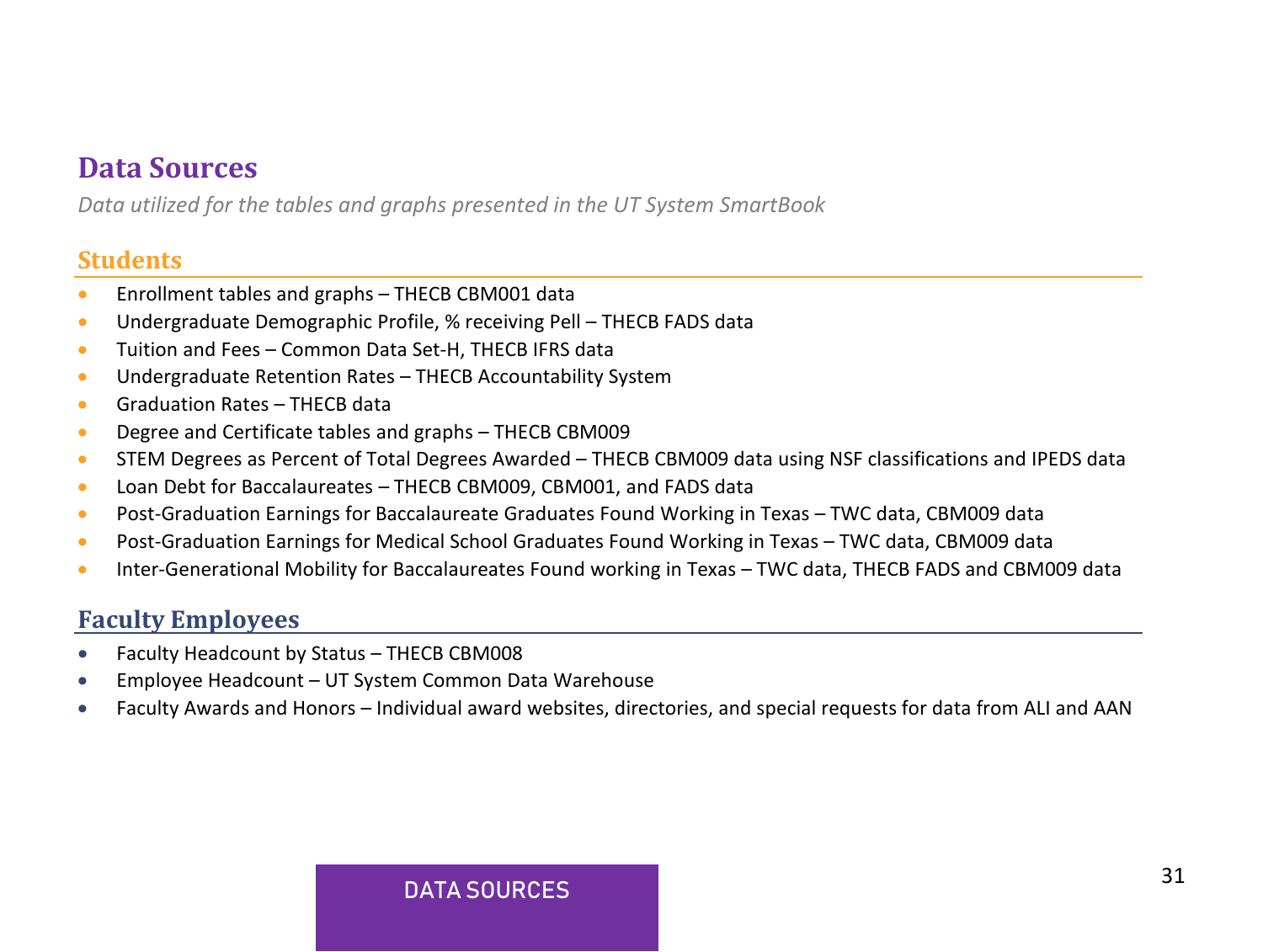#### DATA SOURCES

#### **Data Sources**

#### **Research/Tech Transfer**

- Research Expenditures THECB data
- Technology Transfer AUTM data

#### **Budget/Finance**

- Budget Revenue, Expenses and Institutional Budgets UT System Office of Budget and Planning
- Endowment Value and Annual Giving CAE VSE data
- Patient Care UT System Office of Health Affairs

#### **Alphabetical Listing of Acronyms / Abbreviations**

AFR = Annual Financial Report AUTM = Association for University Technology Managers CASE VSE = Council for Advancement and Support of Education CBM001 = THECB Student Report CBM008 = THECB Faculty Report CBM009 = THECB Graduation Report FADS = Financial Aid Database System FTE = Full-time equivalent IFRS = Integrated Financial Reporting System IPEDS = Integrated Postsecondary Education Data System THECB = Texas Higher Education Coordinating Board TWC = Texas Workforce Commission UI = Unemployment Insurance URM = Under-represented Minority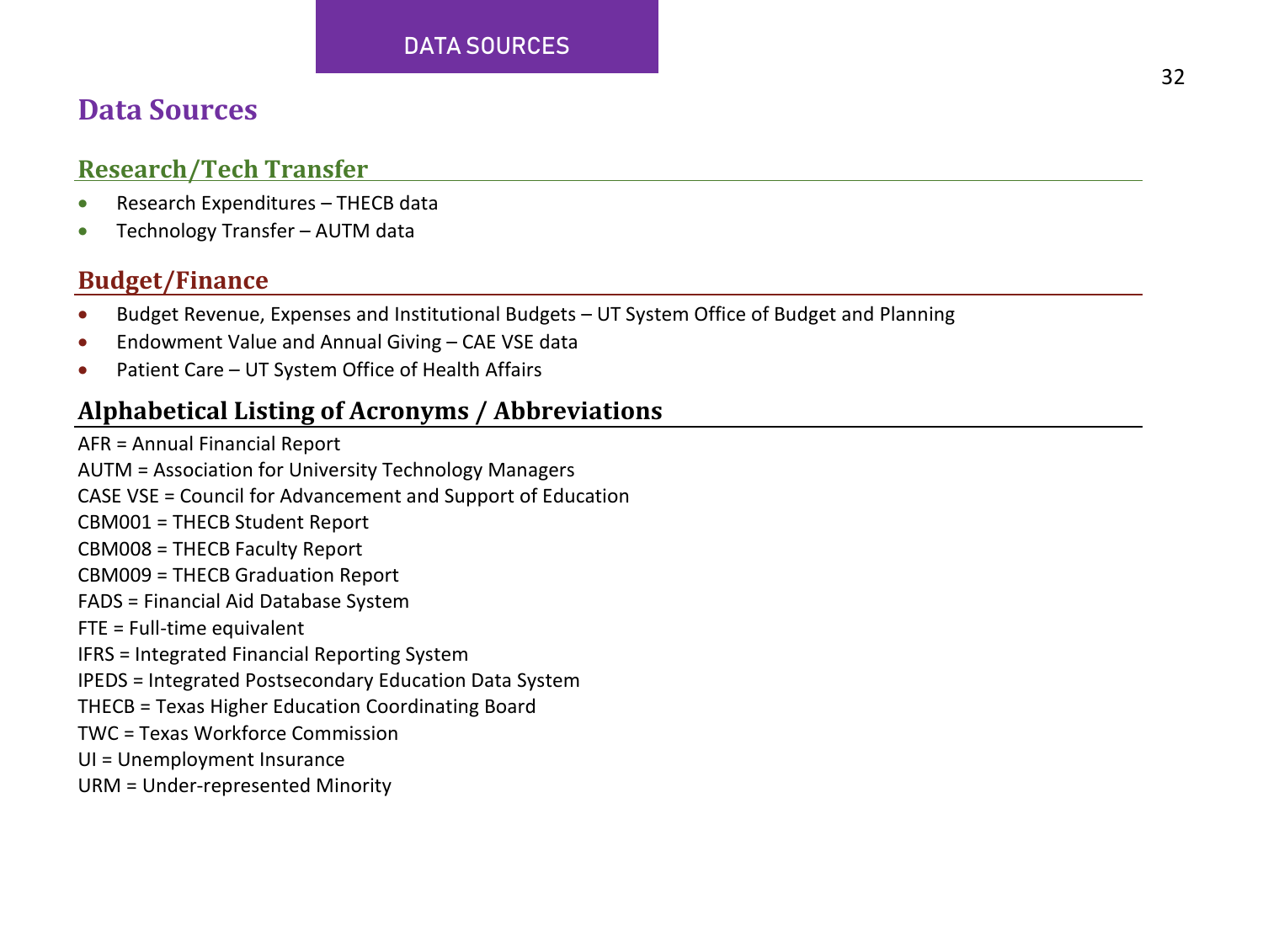#### **Data Sources**

#### **List of Websites**

AUTM =<https://autm.net/> CASE VSE = https://www.case.org/AMAtlas\_and\_Library/AMAtlas/VSE\_Survey\_and\_Data\_Miner/VSE\_Survey.html IPEDS = https://nces.ed.gov/ipeds/use-the-data THECB Accountability System = http://www.txhigheredaccountability.org/acctpublic/

#### **Notes about Inflation Adjustments**

Post-Graduation Earnings – inflation adjustments use the Consumer Price Index – Urban (CPI-U) for September of each year

#### DATA SOURCES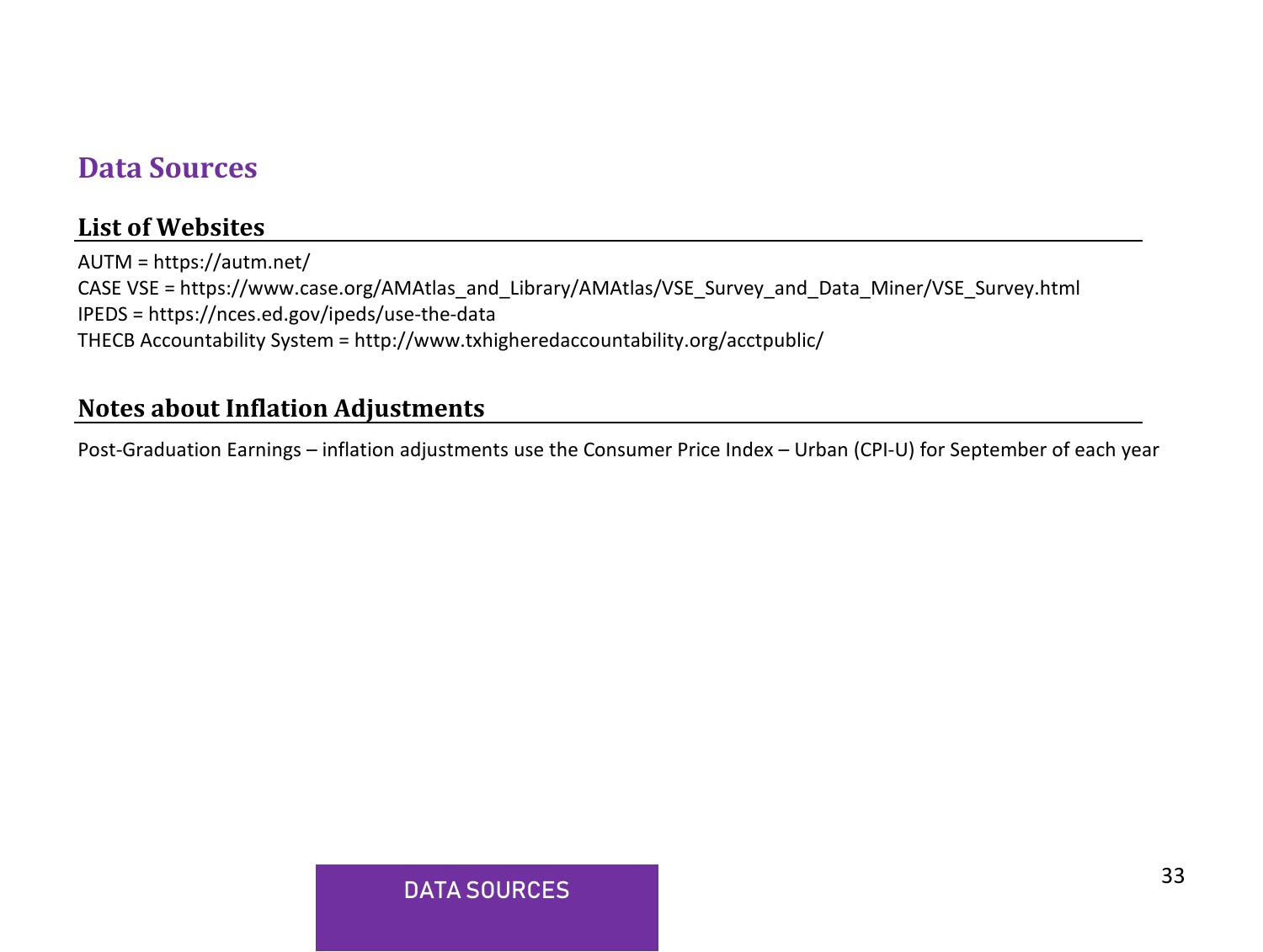| <b>Notes</b> |  |  |  |
|--------------|--|--|--|
|              |  |  |  |
|              |  |  |  |
|              |  |  |  |
|              |  |  |  |
|              |  |  |  |
|              |  |  |  |
|              |  |  |  |
|              |  |  |  |
|              |  |  |  |
|              |  |  |  |
|              |  |  |  |
|              |  |  |  |
|              |  |  |  |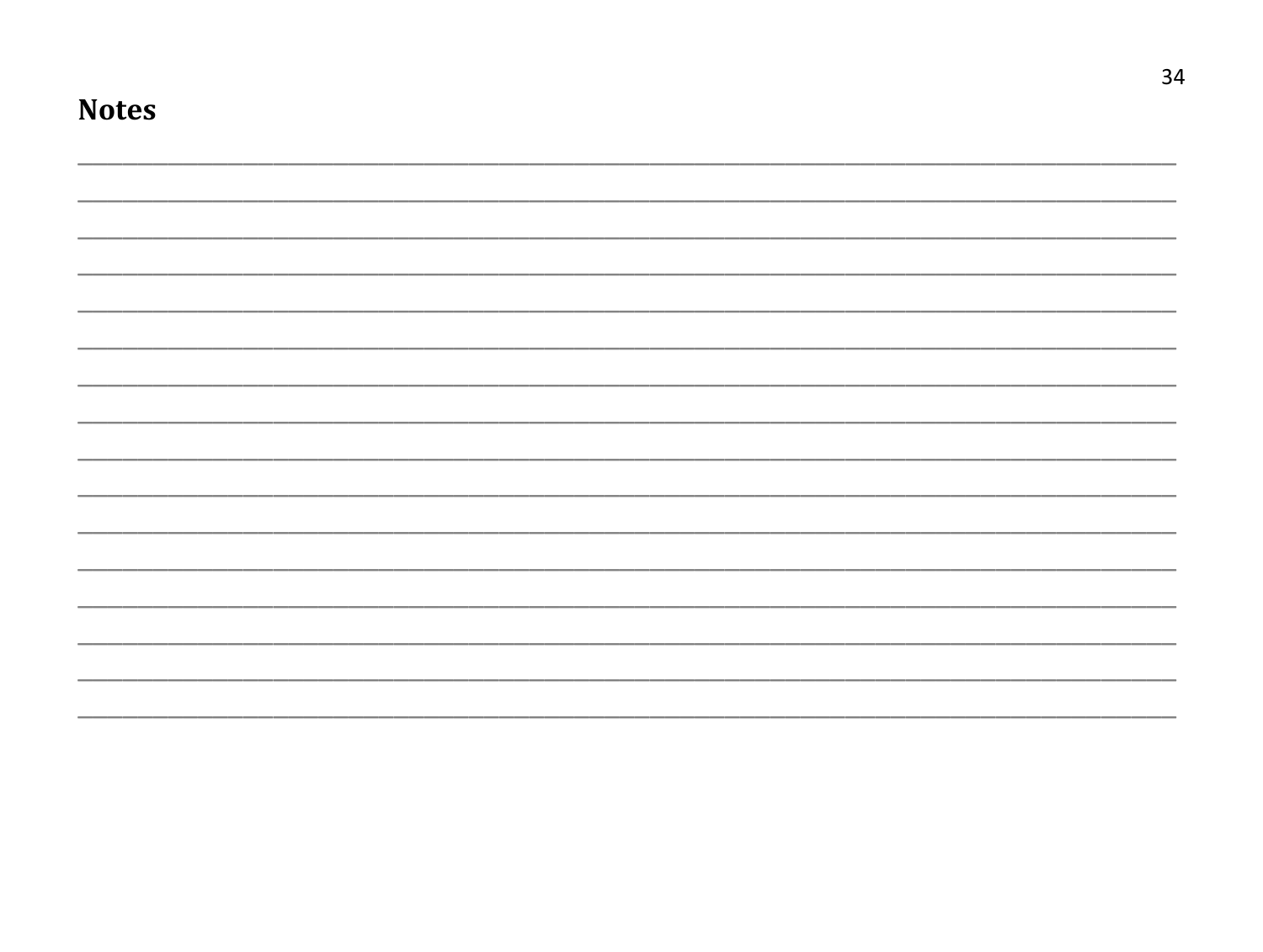| <b>Notes</b> |  |  |
|--------------|--|--|
|              |  |  |
|              |  |  |
|              |  |  |
|              |  |  |
|              |  |  |
|              |  |  |
|              |  |  |
|              |  |  |
|              |  |  |
|              |  |  |
|              |  |  |
|              |  |  |
|              |  |  |
|              |  |  |